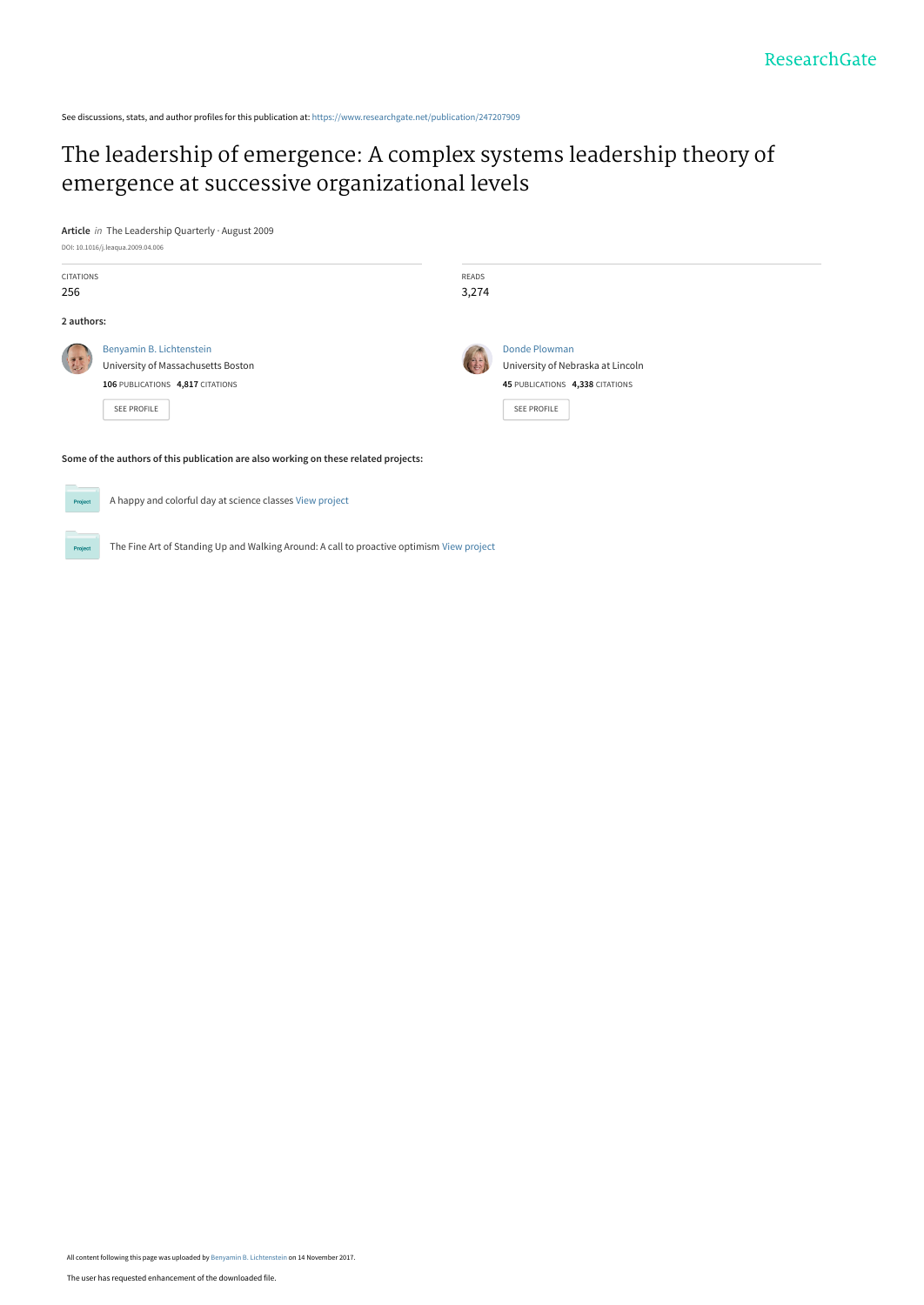The Leadership Quarterly xxx (2009) xxx–xxx



Contents lists available at ScienceDirect

### The Leadership Quarterly



j o u r n a g e  $\mathbf{r}$  . We are even if  $\mathbf{r}$  is even  $\mathbf{r}$  and  $\mathbf{r}$  and  $\mathbf{r}$  and  $\mathbf{r}$  and  $\mathbf{r}$  and  $\mathbf{r}$  and  $\mathbf{r}$  and  $\mathbf{r}$  and  $\mathbf{r}$  and  $\mathbf{r}$  and  $\mathbf{r}$  and  $\mathbf{r}$  and  $\mathbf{r$ 

### The leadership of emergence: A complex systems leadership theory of emergence at successive organizational levels<sup>☆</sup>

### Benyamin B. Lichtenstein a,\*, Donde Ashmos Plowman b,1

<sup>a</sup> University of Massachusetts, Boston, Department of Management/Marketing, 100 Morrissey Blvd. M-5/214, Boston, MA 02215-3393, United States <sup>b</sup> The University of Tennessee, Department of Management, 414 Stokely Management Center, Knoxville, Tennessee 37996-0545, United States

#### article info abstract

Keywords: Complexity Self-organization Non-linear interactions Case study research Leadership behaviors

Available online xxxx Complexity science reframes leadership by focusing on the dynamic interactions between all individuals, explaining how those interactions can, under certain conditions, produce emergent outcomes. We develop a Leadership of Emergence using this approach, through an analysis of three empirical studies which document emergence in distinct contexts. Each of these studies identifies the same four "conditions" for emergence: the presence of a Dis-equilibrium state, Amplifying actions, Recombination/"Self-organization", and Stabilizing feedback. From these studies we also show how these conditions can be generated through nine specific behaviors which leaders can enact, including: Disrupt existing patterns through embracing uncertainty and creating controversy, Encourage novelty by allowing experiments and supporting collective action, Provide sensemaking and sensegiving through the artful use of language and symbols, and Stabilize the system by Integrating local constraints. Finally, we suggest ways for advancing a meso-model of leadership, and show how our findings can improve complexity science applications in management.

© 2009 Elsevier Inc. All rights reserved.

#### 1. Introduction

An urban church that had been declining for 50 years resisted every change effort from its leaders, but experienced identity change and internal renewal due to a small idea that emerged from interactions among its members and amplified into something radical.

Three high potential technology-oriented ventures "took off" and emerged in directions not envisioned by their founders because of unexpected triggers, including in one case an unexpected comment made by an industry expert that led to a radical transformation of the young start-up.

In the 1880s Branson, Missouri, consisted of a store and a post office, but a series of interacting events led to the emergence of a collective of 58 theatres with seating capacity twice the size of Broadway.

In the three examples above, management scientists studying organizational change documented emergence within an organization ([Plowman & Baker et al., 2007](#page-14-0)), the emergence of organizations [\(Lichtenstein, 2000\)](#page-13-0), and emergence across organizations [\(Chiles, Meyer, & Hench, 2004\)](#page-13-0). Conventional notions of leadership do not fully explain how these transformations occurred, however. Whether the church, the new ventures, or in Branson, MO, the pattern was this: organizational members or lower level system participants interacted, exchanged information, and acted without coordination from a central decider, resulting in unintended changes at higher levels within and beyond the focal organization. Complexity scientists call this process emergence [\(Johnson, 2001; Lichtenstein, Dooley, & Lumpkin, 2006\)](#page-13-0), and our study aims to identify specific behaviors and actions that can encourage emergence in and across organizations.

Corresponding author. Tel.:  $+16172877887$ .

1048-9843/\$ – see front matter © 2009 Elsevier Inc. All rights reserved. doi[:10.1016/j.leaqua.2009.04.006](http://dx.doi.org/10.1016/j.leaqua.2009.04.006)

 $\overrightarrow{x}$  For Festschrift and Special Issue honoring Jerry Hunt; Texas Tech University. The Leadership Quarterly, Special Issue on Meso-Modeling of Leadership.

E-mail addresses: [B.Lichtenstein@umb.edu](mailto:B.Lichtenstein@umb.edu) (B.B. Lichtenstein), [dplowman@utk.edu](mailto:dplowman@utk.edu) (D.A. Plowman).

 $1$  Tel.: +1 865 974 3575.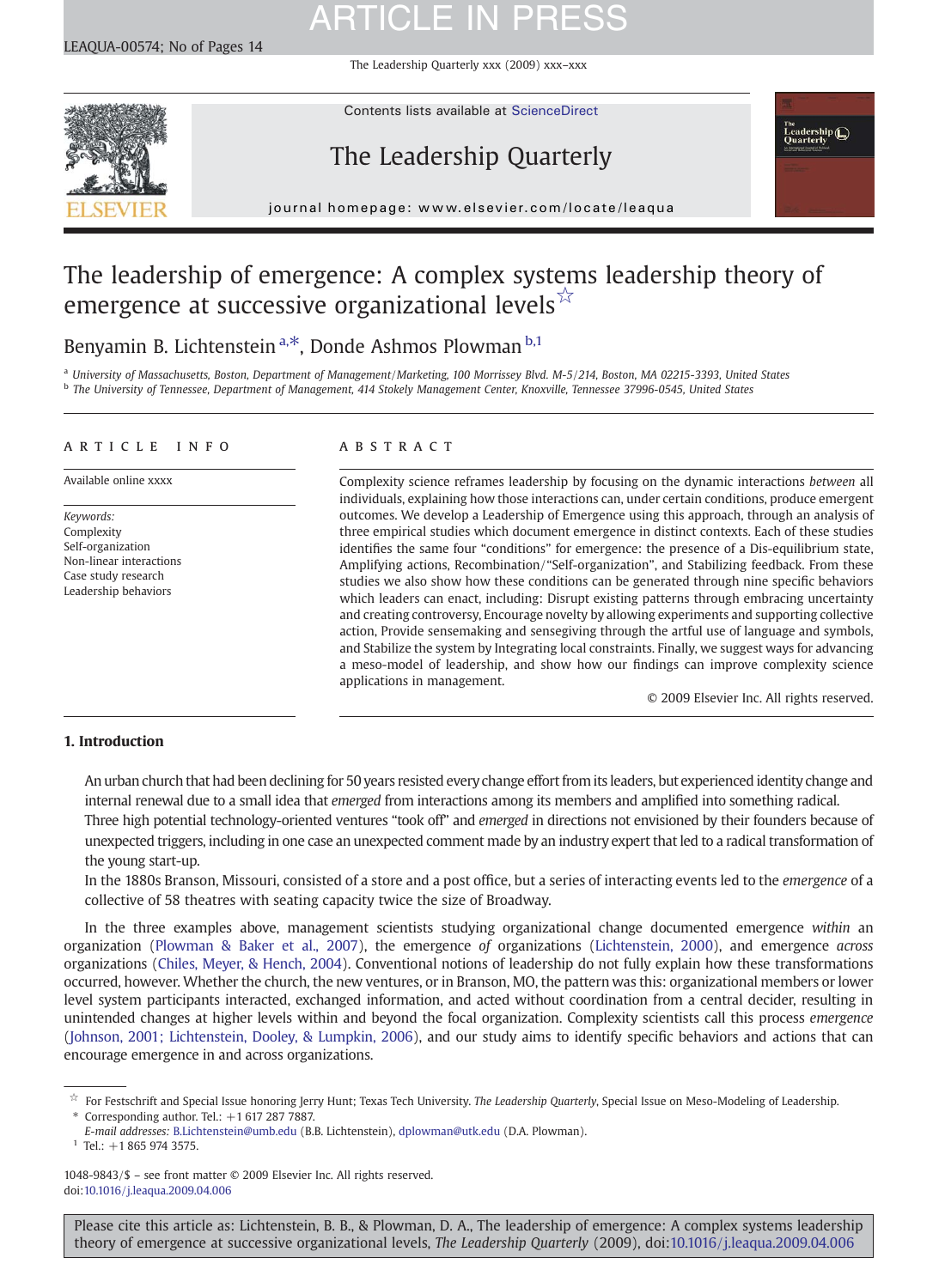#### 2 B.B. Lichtenstein, D.A. Plowman / The Leadership Quarterly xxx (2009) xxx–xxx

Our examination of these three studies reveals similarities in the context of these organizations which led to the emergent outcomes; specifically each case shared the same four conditions that appear to have led to the emergence in Mission Church, the emergence of start-up companies, and emergence across the collective of theatres we now know as Branson, Missouri. Drawing on the findings from these three empirical studies, we argue that the leadership of creation and re-creation of organizational systems may be better explained by the dynamics of emergence than by specific directives from managers who are designated as organizational leaders. In this vein, we propose a leadership of emergence: Rather than leadership "being in" a specific manager or CEO, it emerges throughout the organization as positive influence, novelty, and outcomes.

This is not to say that formal leaders don't or shouldn't play a role in bringing about change. Indeed, we show nine specific leadership behaviors that foster the contextual conditions needed for emergence. We also suggest that these can be enacted by managers and line employees at all levels of the organization, through every interaction across the organization. Overall, we present a conceptual model for the leadership of emergence, wherein the nine behaviors trigger four contextual conditions that can lead to the creation of new order in the system. According to data from three rich empirical studies we show that this emergent order led to an increased capacity for growth and goal achievement by transforming the nature of the organization and, in some ways, its broader environment.

We base our framework on complexity science, which provides new methodological and conceptual tools for explaining how complex adaptive systems like organizations emerge and evolve ([Anderson, 1999](#page-13-0)). In particular, Complex Adaptive Systems Theory [CAST] is a framework for explaining the emergence of system-level order that arises through the interactions of the system's interdependent components (agents). The CAST view suggests that rather than being "in" someone, leadership – understood as the capacity to influence others – can be enacted within every interaction between members. In this sense, complexity's focus for leadership is literally the "space between" individuals [\(Lichtenstein & Uhl-Bien et al., 2007: 5\)](#page-13-0), a kind of "meso" unit of analysis that reflects the network of interactions between formal levels. The CAST view thus presents leadership as more than "coaching" or "service," each of which still assume that a person is doing the leading. Instead it is the system as a whole that instantiates emergence. Emergence in this sense occurs through the interactions across a group of agents – individual members and managers, networks, and organizations – rather than only through the behaviors of a formal manager.

Several leadership and management scholars have begun to explore this notion that leadership may not reside solely within the character or the characteristic behaviors of supervisors ([Seers, 2005; Uhl-Bien, Marion, & McKelvey, 2007](#page-14-0)), but rather that leadership may emerge from the interactions of all organizational members [\(Plowman & Duchon, 2007, 2008\)](#page-13-0). This approach is reflectives of calls for a meso-model of leadership [\(Osborn, Hunt & Jauch, 2002\)](#page-13-0) in that it accounts for both behavior and context in understanding organizational phenomenon ([House, Rousseau, & Thomas-Hunt, 1995\)](#page-13-0). Specifically, our meso theory describes tangible (micro) behaviors that can be enacted by any organizational member; these behaviors lead to four contextual (macro) conditions which have long been associated with emergence ([Prigogine & Stengers, 1984\)](#page-14-0). Rather than leadership being "in" behaviors or "due to" the context, we explore the interaction dynamics between these two poles, aiming for the "space between" individual and context — the meso space [\(Porter & McLaughlin, 2006\)](#page-14-0). Our aim is thus to explore leadership behavior in context ([House, Rousseau & Thomas-Hunt, 1995; Johns, 2006; Rousseau & Fried, 2001\)](#page-13-0), and to gain insight on how to catalyze and enhance the creation of new order in a wide variety of organizations.

#### 2. Dynamics of leadership and emergence

#### 2.1. Leadership as a dynamic process

Traditional views of leadership assume that people at the top of the organization fill the leadership role, including especially the CEO, the top management team, and the individuals with the authority to command and control the actions of others. Yet one of the key elements of leadership is influence of some kind [\(Yukl, 2006\)](#page-14-0), and influence can occur anywhere at anytime in a system ([Yukl & Chavez, 2002](#page-14-0); [Yukl & Falbe, 1990\)](#page-14-0). Moreover, since the vast number of total interactions in an organization occur between peers rather than between formal leaders and their "followers," much of the raw influence in the system likely accrues beyond the traditional manager–follower dyadic roles. Others have identified the existence of "informal" systems of leadership (e.g. [Kickul & Neuman, 2000; Wheelan & Johnston, 1996](#page-13-0)), and the notion of distributed leadership has made important inroads to the meso-modeling approach as well (e.g. [Ancona & Bresman, 2007](#page-13-0)). Over the past few years a stream of research has grown which uses complexity science to explore these interactive dynamics - behaviors and conditions associated with emergent leadership processes (e.g. [Hazy, Goldstein, & Lichtenstein, 2007; Marion & Uhl-Bien, 2008; Plowman & Silansky et al., 2007\)](#page-13-0).

The early work of [Osborn et al. \(2002: 798\)](#page-13-0) provides a useful frame for our study: "Leadership is not only incremental influence of a boss toward subordinates, but most important it is the collective incremental influence of leaders in and around the system." Their focus "in and around the system" provides important grounding for our version of a meso-model of leadership. Whereas the vast majority of leadership theory focuses on dyadic influence – primarily in the supervisor–subordinate relationship – a mesomodel of leadership connects individual behaviors with organizational contexts, thus revealing far richer dynamics of interdependence and influence. Rather than influence being directional, influence behaviors may be determined in some sense by their context [\(Osborn & Hunt, 2007](#page-13-0)). Through a better understanding of this interaction between micro-behaviors and macrocontext, we hope to further the meso-leadership view, in our case by examining how influence can be "mutual" and co-generated across multiple interactions throughout the organization and its environment.

In complex systems, mutual influence across agents is necessary for survival. Agents are in constant interaction exchanging information, learning, and adapting their behavior in locally coherent ways. Every contact, every exchange of information presents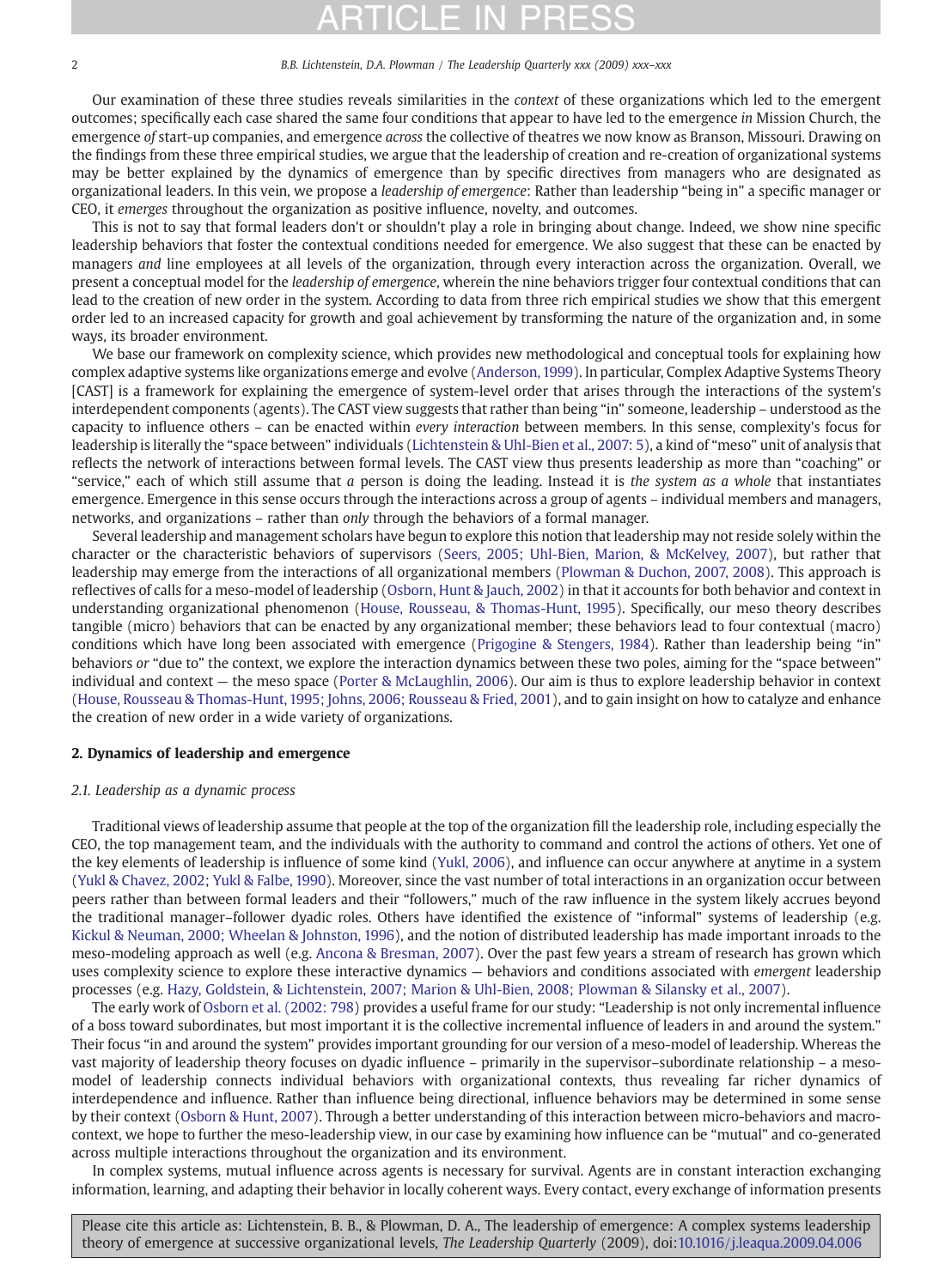#### B.B. Lichtenstein, D.A. Plowman / The Leadership Quarterly xxx (2009) xxx–xxx 3 3 3

#### Table 1

Empirical studies of emergence and their four similar constructs.

|                                                                                 | Plowman, Baker, Beck, Silansky,<br>Kulkarni, & Travis, 2007 |                                                                                         | Lichtenstein (2000)                                                             |                                                                                                                  | Chiles, Meyer & Hench (2004)                                            |                                                                                                                                   |
|---------------------------------------------------------------------------------|-------------------------------------------------------------|-----------------------------------------------------------------------------------------|---------------------------------------------------------------------------------|------------------------------------------------------------------------------------------------------------------|-------------------------------------------------------------------------|-----------------------------------------------------------------------------------------------------------------------------------|
| Theoretical focus                                                               | "Radical Emergence" in one<br>organization: "new birth"     |                                                                                         | Emergence (early lift-off) of high-potential<br>ventures.                       |                                                                                                                  | Emergence across organizations - creation<br>of "agglomeration"         |                                                                                                                                   |
| 'Unit' of interest                                                              | Single organization<br>(Mission Church)                     |                                                                                         | Four "tech-enabled" high-potential start-up<br>companies.                       |                                                                                                                  | Organizational collective (Branson, MO)                                 |                                                                                                                                   |
| Longitudinal data                                                               | 10 years: 1995-2005                                         |                                                                                         | 9 months of weekly interviews with >50% of<br>all employees $(N = 1000)$        |                                                                                                                  | 100 years: 1895–1995                                                    |                                                                                                                                   |
| Methodology                                                                     | Qualitative, grounded theory<br>development                 |                                                                                         | Qualitative data exploration, content analysis.<br>Data coding, visual analysis |                                                                                                                  | Narrative, grounded case analysis,<br>longitudinal regression analysis. |                                                                                                                                   |
| Integrative constructs                                                          |                                                             | Elements in Plowman et al.                                                              |                                                                                 | Elements in Lichtenstein, 2000                                                                                   |                                                                         | Elements in Chiles et al.                                                                                                         |
| Dis-equilibrium state                                                           |                                                             | "Initiating Conditions<br>Far-From-Equilibrium State" a                                 |                                                                                 | "Increased Organizing"                                                                                           |                                                                         | "Fluctuation Dynamics"                                                                                                            |
| Amplifying actions<br>Recombination/"Self-Organization"<br>Stabilizing feedback |                                                             | "Actions Amplify Small Change"<br>"Emergent Self-Organization" b<br>"Negative Feedback" |                                                                                 | "Tension and a Threshold of Change"<br>"Emergence of a New Configuration"<br>[System-wide Outcomes] <sup>d</sup> |                                                                         | "Positive Feedback Dynamics"<br>"Recombination Dynamics" <sup>c</sup><br>"Stabilization Dynamics"<br>(referencing deep structure) |

<sup>a</sup> In their paper the first construct reads: "Small Change – The Initiating Conditions," and the next section reads "A Far-From-Equilibrium State Gives Way to Emergent Self-Organization." In that section they show how the small change(s) lead to a 'far-from-equilibrium' state; thus, we concatenate their process into our construct name, "Initiating Conditions…Far-From-Equilibrium State."

In their paper, "Emergent Self-Organization" appears before "Actions Amplify Small Changes." Again, their second section heading reads: ""A Far-From-Equilibrium State Gives Way to Emergent Self-Organization." We focus on the outcomes of the far-from-equilibrium state, namely "emergent self-organization." In their paper, Recombination Dynamics appears after Stabilization Dynamics.

<sup>d</sup> This cell does not have a direct connection to Stabilizing Feedback.

an opportunity for influence, which reflects one important type of leadership. While these everyday contacts may seem routine, they can be significant because each conversation builds on the last and is infused with the new information provided by the one before. In addition, some interactions can be perceived as more "meaningful" to agents, depending on the content, the norms, and their interaction.

In such complex adaptive systems, the agents in the system recognize the meaning of a given exchange, and adjust their own behavior as their response to that meaning within the system. As they do so the system changes: it is not the same system as it was before.<sup>2</sup> That is, when an agent adjusts to new information, the agent expands his/her own behavioral repertoire, which, in effect, expands the behavioral repertoire of the system itself ([Kauffman, 1993\)](#page-13-0). This complexity view suggests that influence processes – including leadership – tend to occur continuously, in different degrees, throughout the system ([Hazy et al., 2007;](#page-13-0) Uhl-Bien [et al.,](#page-14-0) [2007](#page-14-0)). When these interactions follow a certain pattern – which we describe as four conditions or sequences – an outcome of these influences is emergence. After a brief note on our analytic methods, we describe the four contextual conditions that spark emergence, and identify the nine leadership behaviors which lead to these conditions.

#### 2.2. Method

The data for our analysis comes from the three empirical studies of emergence ([Chiles et al., 2004; Lichtenstein, 2000; Plowman](#page-13-0) [& Baker et al., 2007; Plowman & Silansky et al., 2007](#page-13-0)); summaries of these studies can be found in Table 1. The constructs (in each table cell) are taken directly from the section headings that these three studies use to describe the process of emergence. Table 1 compares these three studies, and presents a set of four constructs which represent the common conditions for emergence across the three studies. We also include there a set of footnotes that explain any inconsistencies in our analysis and integration of the section headings. In the examples that follow, we have remained true to the data presented in those papers and any others that are based on the same case.

#### 2.3. Altering the context: system conditions for emergence across levels

The three studies all identify and empirically confirm the same four sequential conditions for emergence which, in combination, appear to generate and explain emergent order: (1) Dis-equilibrium state; (2) Amplifying actions; (3) Recombination/Selforganization; and (4) Stabilizing feedback. Each study explains how these conditions led to their emergent outcomes, and in Table 1 we show how these four conditions or sequences correspond across the studies. We describe each of these conditions below, providing additional theoretical background in [Table 2](#page-4-0).

<sup>&</sup>lt;sup>2</sup> Hericlitis, the great Greek philosopher wisely said, "You cannot step in the same river twice." His student said something even more profound: "You cannot step into the same river once."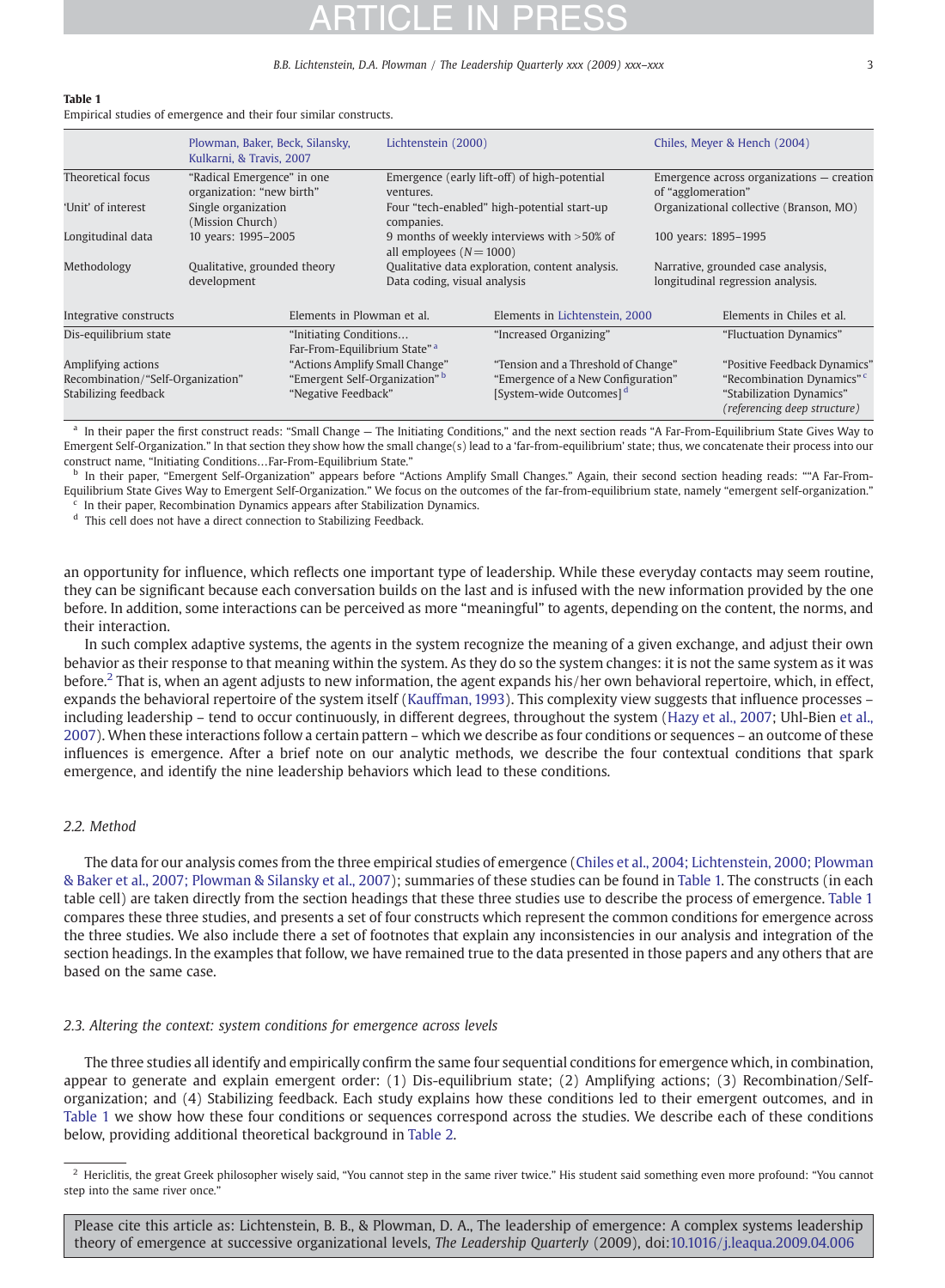#### <span id="page-4-0"></span>4 B.B. Lichtenstein, D.A. Plowman / The Leadership Quarterly xxx (2009) xxx–xxx

#### Table 2

Theoretical definitions of each condition/sequence in the leadership of emergence.

| Dis-equilibrium state             | Creating and maintaining a Dis-equilibrium state of organizing is a central component of emergence theories based on CAST<br>(Goldstein, 1986; Prigogine & Stengers, 1984; Schieve & Allen, 1982). Findings from these three studies confirm that emergence is<br>initiated by activities/events occuring "outside the norm" for each context (McKelvey, 2004a,b) that push the system into a highly<br>dynamic state (Anderson, 1999; Prigogine & Stengers, 1984). Sustaining this Dis-equilibrium state for an extended period of time<br>seems to be a requisite aspect of emergent order creation (Meyer, Gaba, & Colwell, 2005).                                                                                                                                                                                                                      |
|-----------------------------------|------------------------------------------------------------------------------------------------------------------------------------------------------------------------------------------------------------------------------------------------------------------------------------------------------------------------------------------------------------------------------------------------------------------------------------------------------------------------------------------------------------------------------------------------------------------------------------------------------------------------------------------------------------------------------------------------------------------------------------------------------------------------------------------------------------------------------------------------------------|
| Amplifying actions                | Complexity science shows that when systems are in a Dis-equilibrium state, small actions and events – fluctuations in the<br>system – can be amplified through positive feedback and a cycle of self-reinforcement (Anderson, 1999; Maruyama, 1963). This<br>process of "deviation amplification" (Maruyama, 1963) creates a dynamic whereby the emergence of one action/event in the<br>system increases the likelihood that other similar events will emerge (Arthur, 1990; Krugman, 1996). Dynamic systems sciences<br>have been able to map these deviation loops for many years, with important results (e.g. Hall, 1976; Sastry, 1997). In the<br>dissipative structures model, these amplifications (which already are moving toward a new "attractor," Goldstein, 2007), grow<br>to a critical point, a threshold (Anderson, 1999; Bygrave, 1989). |
| Recombination/"Self-organization" | At the other side of the threshold, a new "level of order" in the system comes into being (Anderson, 1999; Lichtenstein, 2007;<br>Lichtenstein et al., 2006). In one measure, this is created through a recombination of resources — a re-aggregation of some kind, that<br>increases the capacity of the overall system to operate. Emergence is thus the outcome of the system — the creation of a new entity<br>with qualities that are not reflected in the interactions of each agent within the system. Recombination thus "expands the pie" in a<br>real way for all the agents in the ecology.                                                                                                                                                                                                                                                     |
| Stabilizing feedback              | Finally new emergent order, if it is creating value, will stabilize itself in short order, finding parameters that best increase its overall<br>sustainability in the ecology. Stabilizing feedback anchors the change by slowing the non-linear process that led to the amplification of<br>emergence in the first place (Sastry, 1997). In so doing these role-based actions help institutionalize the change throughout the system<br>(Chiles et al., 2004), by slowly increasing the legitimacy of the new entity.                                                                                                                                                                                                                                                                                                                                     |

#### 2.3.1. Dis-equilibrium state

[Prigogine \(1955; Prigogine & Stengers, 1984](#page-14-0)) showed how chemical systems can "transform" when they shift into a state far from thermodynamic equilibrium, a state that can be imposed by infusing the system with increasing amounts of energy (e.g. heat). In social systems, [Osborn et al. \(2002: 822\)](#page-13-0) refer to this as "Context 4: Edge of Chaos;" [Maguire & McKelvey \(1999\)](#page-13-0) call it the "region of complexity." Dis-equilibrium thus reflects a major disruption in system behavior — a new regime of significantly increased or decreased activity that pushes the system far beyond its existing (normally accepted) range of activity ([McKelvey,](#page-13-0)  $2004a,b$ .<sup>3</sup> Dis-equilibrium can be provoked by the pursuit of a new opportunity (e.g. an entrepreneurial project/venture), a threat/crisis from the environment or from within the system, or from fluctuations that alter the entire organizational system. In our three studies the authors labeled this process as far-from-equilibrium state, increased organizing, and fluctuation dynamics. These different terms all refer to the same phenomenon: a notable movement away from stability and toward dis-equilibrium, which sparks emergent change processes.

#### 2.3.2. Amplifying actions

A second contextual condition for emergence identified in the three studies is Amplifying actions.When a complex adaptive system is in a Dis-equilibrium state it becomes highly sensitive to shifts in system dynamics, such that a small fluctuation in one part of the system can bring unanticipated and substantive changes to other parts of the system [\(Holland, 1975; Kauffman, 1993](#page-13-0)). In addition, these actions are increasingly "non-linear" due to the interdependent interconnections between system participants — individuals and/or groups. Whereas stable systems tend to buffer and diminish fluctuations, the non-linearity inherent in Dis-equilibrium states allows information to jump channels, become amplified, and move quickly through the system [\(Dooley, 1997\)](#page-13-0). In so doing, small changes can escalate in unexpected ways. This contextual condition existed in each of the three studies of emergence, although labeled somewhat differently: amplifying actions, tension and threshold of change, positive feedback dynamics.

#### 2.3.3. Recombination/"Self-organization"

The third contextual condition common to each of the three studies was Recombination/"Self-organization." At a critical threshold, when the system has reached the limit of its capacity, it can either collapse or re-organize. Collapse represents a kind of self-disorganization, about which there is much to learn but which is not the focus of this study. The studies we examined focused more on constructive emergence through self-organization, which occurs when the agents/resources in the system re-combine in new patterns of interaction that tend to improve system functioning. Each empirical study observed this sequence, and described it as either emergent self-organization, emergence of a new configuration, or recombination dynamics.

#### 2.3.4. Stabilizing feedback

The fourth contextual condition identified in the empirical studies is stabilizing feedback, that is, damping feedback that slows the amplification and keeps the emergent change from spinning the system out of control. Following the emergent changes of Mission Church and Branson, MO, both systems experienced stabilizing feedback, referred to as negative feedback and stabilization dynamics, respectively. [Lichtenstein \(2000\)](#page-13-0) did not describe this condition in his study — see discussion for a comment on this.

 $3$  Kevin Dooley has measured this using a variant of quality control theory – see [Lichtenstein et al., 2006.](#page-13-0)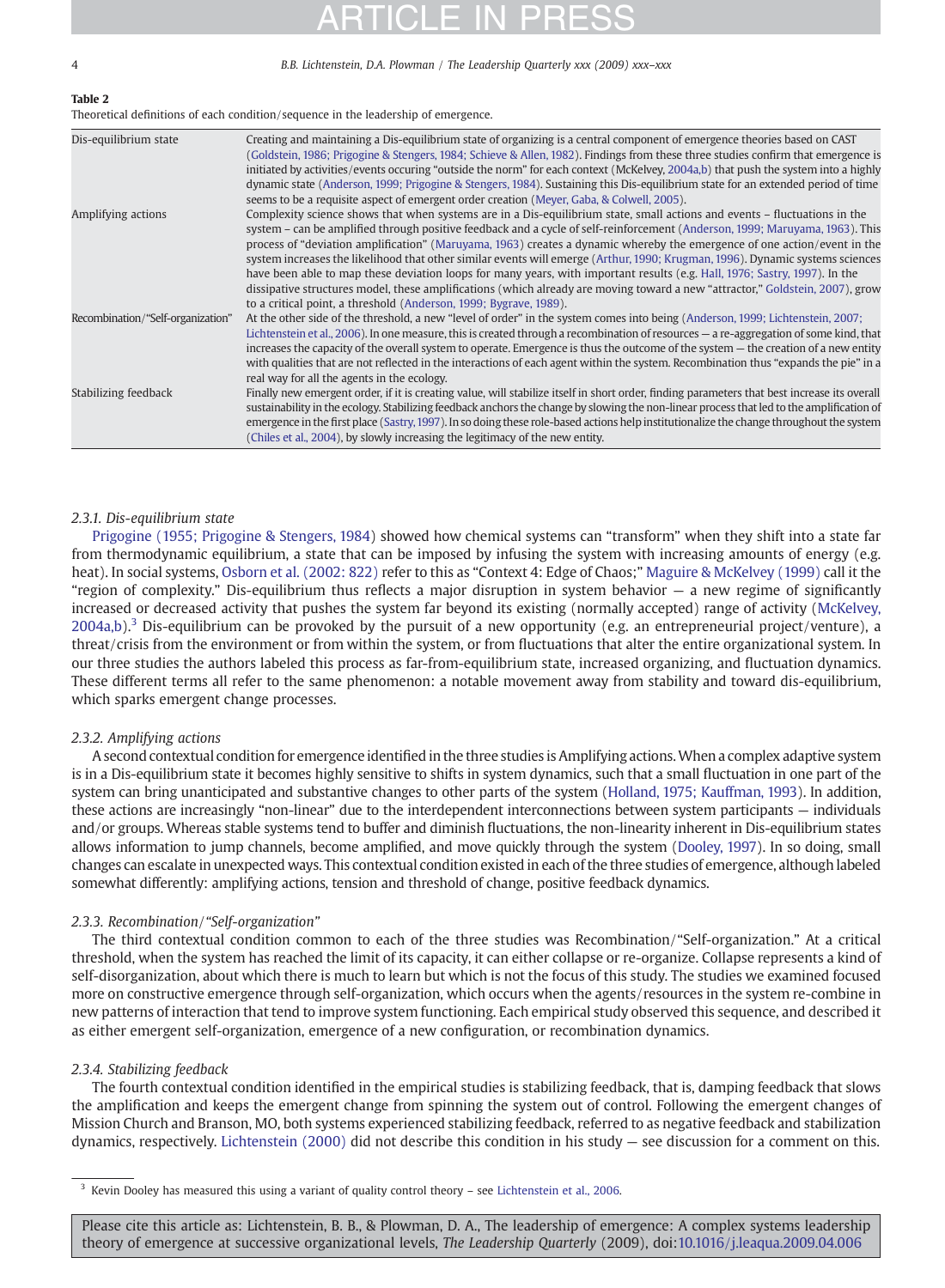B.B. Lichtenstein, D.A. Plowman / The Leadership Quarterly xxx (2009) xxx-xxx



Fig. 1. Behaviors that co-generate the conditions for new emergent order.

#### 2.3.5. Newly emergent order: outcomes

A new emergent order occurs when there is a dramatic increase in the capacity of the system to achieve its goals [\(Bénard, 1901;](#page-13-0) [Prigogine, 1955](#page-13-0)) by up to several orders of magnitude ([Swenson, 1989, 1992\)](#page-14-0). This increase in organizing capacity was evident in our studies. Mission Church, for example accomplished a significant turnaround, from major decline to a thriving institution, providing new social value to its community. The two successful ventures in Lichtenstein's sample grew many orders of magnitude in size and have remained stable for over a decade, and Branson, MO is now the second-most visited place in America.<sup>4</sup>

#### 3. Analysis: behaviors for enacting a leadership of emergence

That a certain set of conditions leads to emergent order is a long-standing tenant of CAST; in fact, similar conditions were found in a series of management research papers based on Prigogine's theory of dissipative structures, including models by [Leifer \(1989\)](#page-13-0), [Smith & Gemmill \(1991\),](#page-14-0) and [Katz \(1993\).](#page-13-0) However, few complexity scholars have examined how to influence these conditions what are the specific leadership behaviors that catalyze the four sequences and their emergent outcomes (exceptions include [Goldstein, 1994 and Olson & Eoyang, 2001](#page-13-0)). [Uhl-Bien, Marion & McKelvey \(2007\)](#page-14-0) suggested that managers who enact "enabling leadership" are more likely to produce emergent order. We build on their work by linking specific leadership behaviors to the production of each of the four system conditions. These behaviors are drawn from our three core studies; we include individual leader behaviors as well as "behaviors" or actions that can be ascribed to groups, organizations, and institutions. Our primary thesis is that these behaviors can lead to the four sequences or conditions of emergence, which in turn can generate new order in the organization/entity.

Next we present our theoretical model drawing on examples from the three cases of emergence we've been highlighting: The (re)emergence of Mission Church; the emergence of new configurations in four high-potential ventures, and the emergence of an entire community of organizations (Fig. 1).

#### 3.1. I. Generate Dis-equilibrium by disrupting existing patterns

At Mission Church the stage had been set for the onset of what we're calling a Dis-equilibrium state, beginning in ~1995. At that point the board, desperate to stem the 50-year slide of the institution, hired their third Pastor in four years, a husband-and-wife team who were excited to work on the opportunity (turnaround) as "co-pastors." In the process a series of events unfolded that disrupted existing patterns, and the pastors accelerated the disruption by embracing uncertainty and surfacing and creating controversy in the system.

#### 3.1.1. Embrace uncertainty

Throughout the early 1990s Mission Church's future became increasingly uncertain with the rapidly decreasing number of weekly church-goers, a far cry from its "silk-and-stockings" roots. Until the 1950s Mission Church had been one of the largest congregations of its time in the entire metro region, with a huge endowment that subsidized its exquisite and historic building. But

<sup>4</sup> According to research in Chiles et al., as of 2004 the Grand Canyon was #1.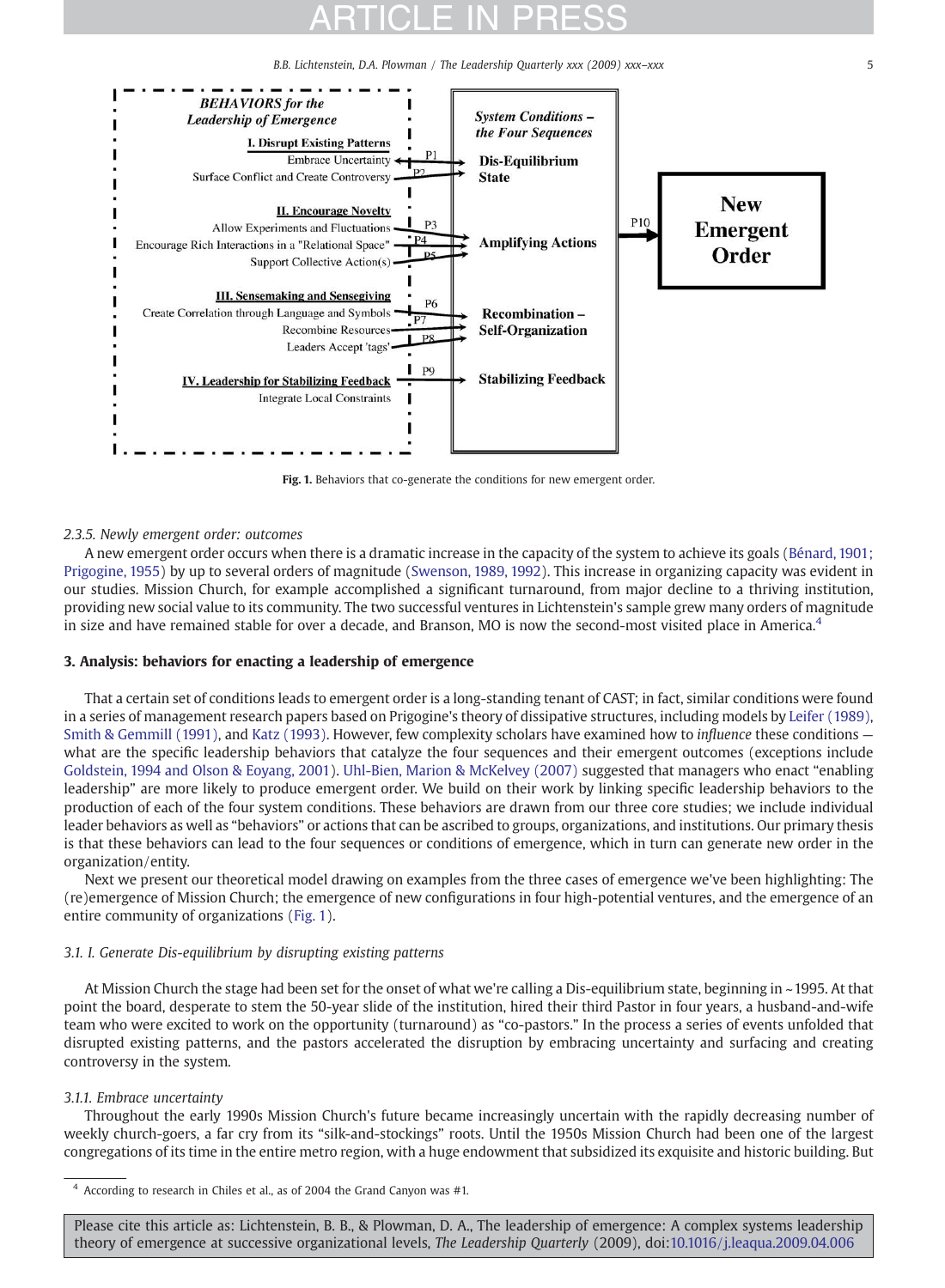## TCLE IN

#### 6 B.B. Lichtenstein, D.A. Plowman / The Leadership Quarterly xxx (2009) xxx–xxx

the entire back wing of the Church had long ago been abandoned due to dis-use. Moreover by 1999, after four years of the leaders' tireless turnaround efforts, membership had twice again dropped sharply. Interviewees described this most recent drop as the direct response to controversial actions by the co-pastors themselves. For example, the pastors distributed a book to church members describing the characteristics of "unhealthy" churches; the authors encouraged members to "address the cause of their sickness." Open discussions of the book increased uncertainty and created some discomfort among parishioners. According to a staff member: "The (leaders) turned this world upside down, in a good way" ([Plowman & Silansky et al., 2007, p. 349\)](#page-14-0).

Similar disruptions in existing patterns were evident in all three of [Lichtenstein's \(2000\)](#page-13-0) high-potential new ventures. For example, the founder of DevelopNet had identified an opportunity to leverage their technology in an early (1996) web application that would allow real-time sales and inventory information to be accessed over the internet: "We're on the verge of becoming a \$100 million dollar company." This new and ambitious vision was based on an entirely new business model for the venture, and represented a projected revenue increase of more than 4000% for the small simulation software company. This risky commitment, which entailed using their proprietary software in an unproven way to an uncertain market in the emerging Internet field, sent the venture into a high state of dis-equilibrium.

In each of the examples we analyzed, the system (members) embraced the uncertainty they were facing, due in part to formal managers encouraging members to acknowledge and embrace the organization's precarious situation. Rather than dictate solutions, all members were encouraged to honestly assess the problems, their possible choices, and the uncertain outcomes. These behaviors, in a meso-sense, altered the context, pushing the system farther away from equilibrium. Based on this analysis we suggest:

Proposition 1. The more that leaders and members embrace uncertainty, the more likely that a Dis-equilibrium state will be initiated and/or heightened in the system. $5$ 

### 3.1.2. Surface conflict and create controversy

At Mission Church, the new co-pastors created a good deal of constructive conflict in those early years (1995–1999), welcoming homosexuals, inviting controversial speakers, and perhaps most symbolically unlocking the front doors during the week, making the church accessible to the public for the first time. Moreover, as the first changes at the Church intensified, the pastors used public media to surface and draw attention to the issues that were redefining the Church. For example, at a business community network breakfast that was scheduled to discuss the homelessness problem, one of the pastors unexpectedly arrived with twelve showered homeless people — these were some of the best known "customers" of Café Corazon, the emergent project that was the seed to the transformation at the Church (see below). This surprising move generated a series of newspaper articles and other press that amplified the issue of its marginalized citizens in the city government and beyond. As a result, these actions further destabilized the organization.

Surfacing conflict can often create more challenges, as it did during a key period at ApplySci [\(Lichtenstein, 2000](#page-13-0)). In order to take the last steps to finally commercialize their unique technology, a group of lab scientists and managers agreed to finally analyze a vexing and remaining obstacle to full-scale commercial production. Within just weeks of that directive, the technicians revealed the first negative results: scaled-up samples were continuously non-uniform and ineffective in ways that none of the eight researchers on the project could explain. The lab group then increased its attention on the situation, discussing it openly throughout the organization. As a result, some of the scientific assumptions underlying the technology had to be updated, limiting certain commercial options. In light of their urgent push to secure revenue through a commercialization process, this "conflict" pushed the entire venture further toward uncertainty.

When leaders or organizational members surface conflict and create controversy, they alter the conditions in which organizational members function. [Goldstein \(1994\)](#page-13-0) described this as "difference questioning," and [Pascale, Millemann and Gioja](#page-13-0) [\(2000: 257\)](#page-13-0) refer to it as "fostering relentless discomfort." When organizations experience enough discomfort and conflict, they heighten the Dis-equilibrium state, often sparking novel ideas and options. From this we suggest:

Proposition 2. Once a system is pushed to a Dis-equilibrium state, the more that its leaders and members surface conflict and create controversy, the more likely that the system will generate novel opportunities and solutions.

### 3.2. II. Amplify actions by encouraging novelty

In all three of the studies we identified leaders and non-leaders engaging in behaviors that encouraged novelty; we describe this as Amplifying Actions. In each case, in the midst of the growing uncertainty, intensity, and fluctuations, three similar behaviors helped to amplify a seed of change, leading to newly emergent order. These actions include: Allow experiments, Encourage rich interactions, and Support collective action.

#### 3.2.1. Allow experiments and fluctuations

Experiments were central to the emergence of Branson, MO. According to the authors, fluctuations were the source for "… sparking Branson's emergence as a live music theater cluster" ([Chiles et al., 2004, p. 508\)](#page-13-0). The first fluctuations in the 1950s and

<sup>5</sup> One of our outstanding and helpful reviewers argued persuasively that the causal direction might well be reversed: "Given a Dis-equilibrium state, embracing uncertainty  $\rightarrow$  recombination." Likewise, and even more intriguing, "Given a Dis-equilibrium state, not embracing uncertainty  $\rightarrow$  collapse."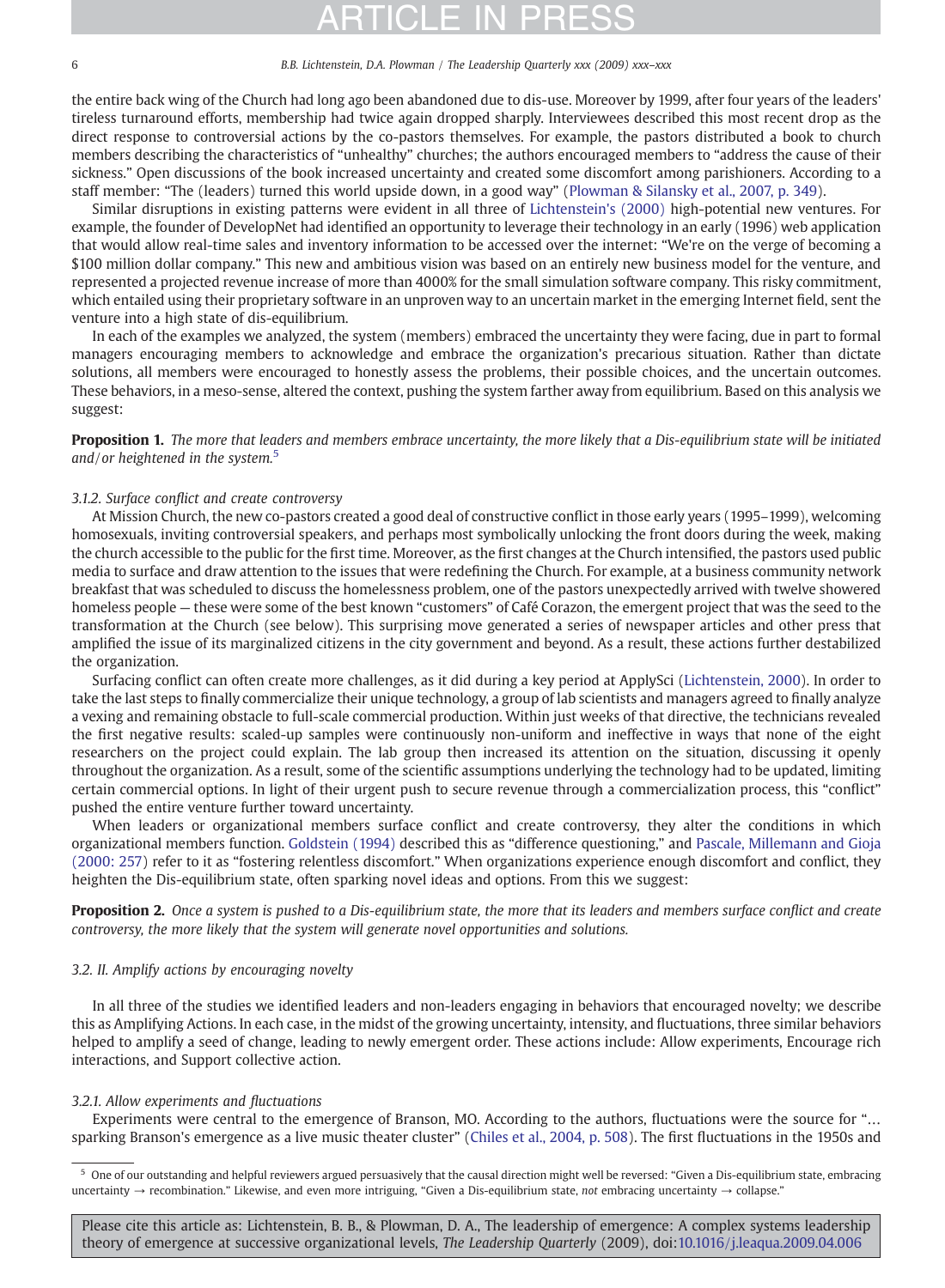#### B.B. Lichtenstein, D.A. Plowman / The Leadership Quarterly xxx (2009) xxx-xxx

1960s included four pioneering theaters and the first entrepreneurial tourist attraction in the area — a local folkways theme park. Then in 1983 came another unprecedented experiment supported by a local entrepreneur: Roy Clark co-founded the town's first celebrity theater, ushering in the second "new era" of growth in the region. More than a popular nightspot, Clark's theater acted as a kind of "incubator," encouraging performers from Nashville and elsewhere to experiment with their own theaters along the Branson Mall. One of the performers Clark invited was his friend and pop music icon, Andy Williams. William's decision to relocate to Branson, MO initiated a third round of "fluctuations in the 1990s [which] transformed Branson… into a nationally known, mainstream tourist destination" [\(Chiles et al., 2004, p.509](#page-13-0)).

An "experiment" was also at the core of the Mission Church case: In the midst of rising uncertainty and increased controversy at the Church, a loosely affiliated group of young adults launched a unique idea: serving breakfast to the homeless people who lived in the downtown neighborhood. The pastors, who had little involvement in it, O.K.'d this "unorthodox" idea. Within a few weeks, "Café Corazon" was serving over 200 breakfasts a week and the initiative became the seed for greater and greater emergence at the Church over the next  $5+$  years. The seed itself grew through a series of experiments: six months into the effort a volunteer physician spontaneously started free medical check-ups, and then recruited other doctors and services, eventually opening a medical clinic that served up to a thousand homeless people each year. Further experiments with funding and alternative programs continued to occur, resulting in unanticipated income and programs to be funded.

In both Mission Church and Branson, Missouri the behaviors of allowing and encouraging fluctuations helped create the seed of change and amplify those initial actions in unexpected ways, leading to a newly emergent order. Thus:

Proposition 3. The more that leaders and members allow experiments and fluctuations, the more likely that Amplifying Actions will be present in the system.

#### 3.2.2. Encourage rich interactions through a culture of "relational space"

One quality that is characteristic of complex adaptive systems is "non-linearity," meaning that reciprocal interactions of agents create results that are often amplified and thus impossible to predict. [Plowman & Silansky et al. \(2007\)](#page-14-0) described this as "nonlinear interactions" by which they mean rich and meaningful interactions that can lead to unexpected and mutually supportive outcomes. Sensing the importance of this context for their turnaround efforts, the co-pastors at Mission Church initiated and facilitated many small groups within the congregation, bringing people together around shared interests, values, or life circumstances. Many of these groups started to meet weekly; over time the church was sponsoring reading groups, sports activities, dance classes, and a whole host of activities that brought members together and fostered conversations. In this way the leaders developed rich and meaningful connections among members throughout the organization. Over time this generated a kind of "relational space" in which people got to know each other quite well in small groups [\(Bradbury, Lichtenstein, Carroll, Powley, &](#page-13-0) [Senge, 2008](#page-13-0)). "Relational space" refers to a certain high quality of interactions, reflecting a shared context of mutual respect, trust, and psychological safety in the relationship ([Bradbury & Lichtenstein, 2000; Edmondson, 1999](#page-13-0)). As predicted by complexity theory (and by managerial psychology), these rich interactions strengthened interpersonal networks, which helped amplify the changes as they emerged.

Such rich interactions were also a key to the re-emergence of ServiceCo, another high-potential new venture in [Lichtenstein](#page-13-0) [\(2000\).](#page-13-0) In response to a single critical comment by their industry mentor, the founding team decided to transform their fledgling organization through a wholesale re-design of roles and tasks there. Their goal was to identify any under-utilized intellectual capital in order to amplify the possibilities for change; they accomplished this through rich and unprecedented interactions with every employee over nearly six weeks. The founding team spent up to 2 hours with every one of the 40+ members and managers in the firm, engaging in in-depth conversations about the possible future of the company and how each member could best contribute. These unique connections revealed competencies that had been hidden amongst the staff, leading to more novelty that helped amplify the changes at ServiceCo [\(Lichtenstein, 2000](#page-13-0)). Based on our observations from these studies we propose:

Proposition 4. The more that leaders and members encourage rich interactions, the more likely that Amplifying Actions will be present in the system.

#### 3.2.3. Support collective action

Collective action played a significant role in the emergences at Branson, MO, primarily through a number of influential organizational collectives around the region. By the 1920s, two such collectives were already helping draw tourists to the Ozarks by promoting the "Land of A Million Smiles;" increasing tourism was one of the critical resources that fueled Branson's astounding growth. Moreover, Branson's first theater started as a collective organization as well, back in 1955. In more recent years the Ozark Marketing Council has attracted increasing waves of tourists to the area, "channeling and accelerating" the resources necessary for emergence. Even more broadly, the collective organizing of entrepreneurs, financers and community leaders created a context for the ongoing transformations of the region [\(Chiles et al., 2004\)](#page-13-0).

Collective action was also at the core of emergence at Mission Church, beginning with the informal group that came up with the breakfast idea during one of the co-pastor's dinner parties. The data suggest that although certain aspects of Café Corezon could be ascribed to specific individuals, it was the collective behaviors that were most influential, including the cohesion and shared vision of the entire group. For example, more than the planning and execution of the first breakfast for 70 homeless "customers" in the neighborhood, collective action was expressed in the group's decision to self-fund what became a weekly event for the entire first year of its existence.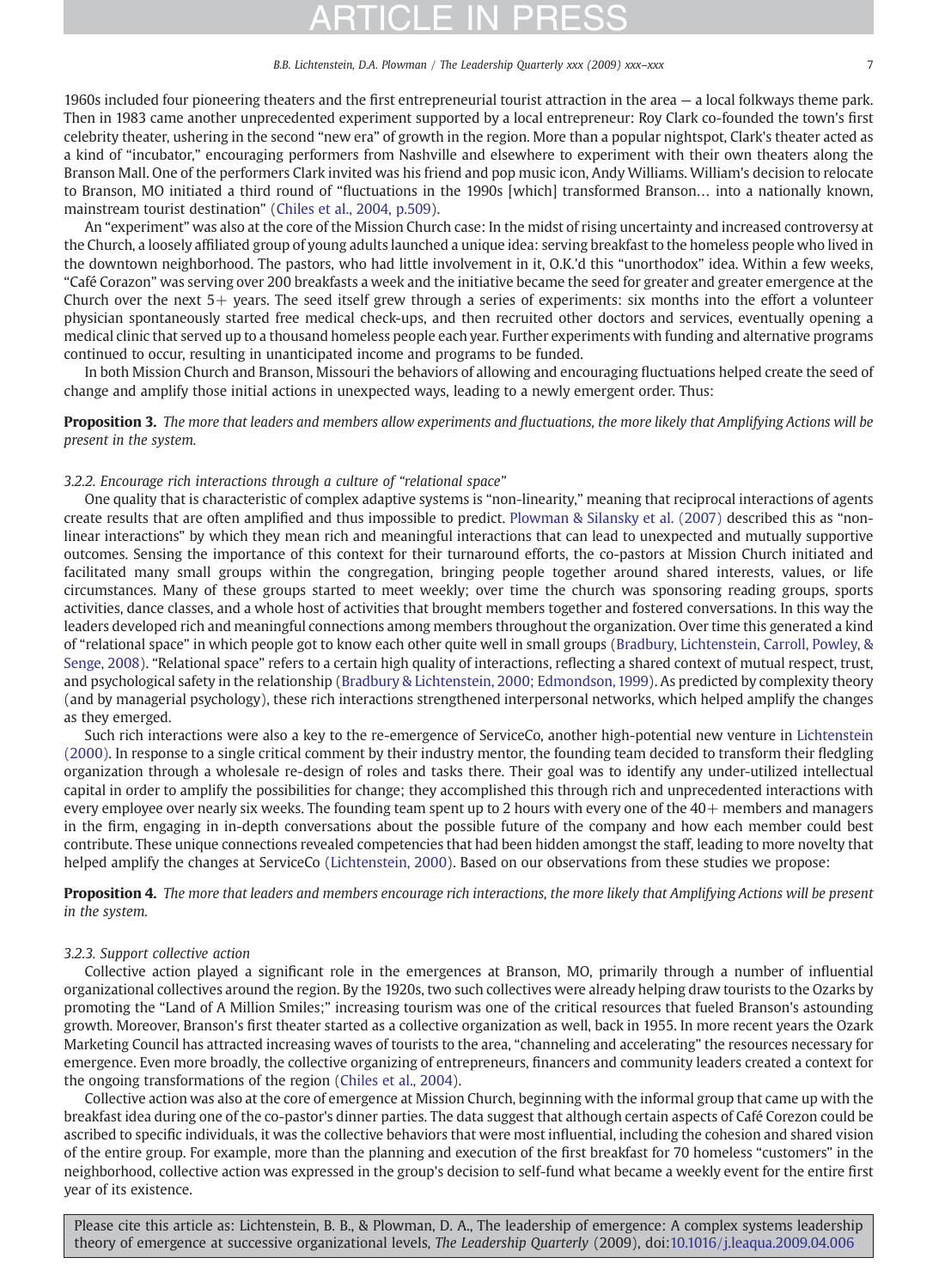#### 8 B.B. Lichtenstein, D.A. Plowman / The Leadership Quarterly xxx (2009) xxx–xxx

In all three studies, we observed an emphasis on collective action; which some call "swarm behavior." Just like social insects such as bees, termites, and ants that work without supervision yet achieve remarkable organizational accomplishments, individuals and groups in each of these studies behaved in unexpectedly connected ways. This style of chaotic collective action contributed to specific actions that amplified the initial changes. Thus, we propose:

Proposition 5. The more that leaders and members support collective action, the more likely that Amplifying Actions will be present in the system.

#### 3.3. III. Recombination/"Self-organization" through sensemaking and sensegiving

In all the organizations, the next sequence of Recombination/"Self-organization" occurred through Creating correlation through symbols and language, Re-combining resources, and Accepting tags. In addition, leadership in the cases was expressed through thoughtful efforts at sensemaking ([Weick, Sutcliffe & Obstfeld, 2005\)](#page-14-0) and sensegiving ([Gioia & Chittipeddi, 1991\)](#page-13-0). For example, the co-pastors at Mission Church had no previous expertise working with the homeless or in social venturing. They did not create the Sunday morning breakfast idea, nor did they direct subsequent amplifications of the plan. However, as the changes emerged, the leaders began to see new possibilities for the church by making sense of what was happening, and artfully giving meaning and purpose to what was emerging. For example, the pastors began to talk about being in a ministry "with," rather than "to" the homeless; and they soon replaced the word "homeless" with the word "marginalized." Similar meaning-making occurred throughout the Branson case, and in the high potential ventures. Our analysis suggests that this sensegiving process is achieved through the next three behaviors.

#### 3.4. Create correlation through language and symbols

Correlation reflects a common or shared understanding of the system ([Marion & Uhl-Bien 2001\)](#page-13-0), which can be generated by specific and repeated language that helps give meaning to unfolding events, or through symbols that foster the development of a shared understanding [\(Plowman & Silansky et al., 2007\)](#page-14-0). A good example of correlation occurred at ServiceCo as part of the reemergence described above. Within a few days of their decision to transform ServiceCo, the top management team made several symbolic moves aimed at creating a new shared conception in the mindsets of their employees. Perhaps the most important symbol was that the founders chose to avoid all lay-offs even though one of the two projects was disbanded, instead giving new roles and responsibilities to every organizational member. Soon afterwards the office was redesigned to feature open cubicle spaces, small meeting rooms, and separate "R&D" spaces in the office. Everyone was re-organized around the MarketServe product, as individuals from the other project were integrated into a host of new support and innovation activities. These symbolic actions helped create shared meaning about the executive team's decisions, helping all members focus their full attention on the newly emergent vision for the organization.

Similar efforts at conscious sensegiving occurred at Mission Church. Within a year, after the emergence of the Sunday morning breakfasts, the pastors at Mission Church began developing their ministry with the marginalized through Sunday sermons that focused on the many biblical examples of helping marginalized citizens. The co-pastors also initiated the creation of a new mission statement for the Church which gave more meaning to the outreach efforts by describing the Church as a place of "unconditional love and justice in action." In the process, the co-pastors' started using terms like "dignity", "respect", "justice" and "love" in their everyday interactions with congregants, thus helping to shift members' collective cognitive scripts and accepted norms toward the marginalized whom they were now serving.

Other highly symbolic actions further catalyzed the self-organization at Mission Church and are described in detail in [Plowman](#page-14-0) [& Baker et al. \(2007\)](#page-14-0). One was the pastor's arrest, which ensued after interfering with police who were attempting to arrest one of the clients of the church's homeless shelter. Another involved the congregation's decision to remove the Chapel's nameplate, honoring a long-time leader from a century before who was a well-known KKK member. They melted the nameplate, and then turned it into a communion chalice, which they presented to their sister church, an African-American congregation in town. Symbolic actions like these, and the stories that come from them, helped distinguish and legitimize the change inside and beyond the Church. Thus we suggest:

**Proposition 6.** The more that leaders and members create correlation through language and through symbols, the more likely that Recombination/"Self-organization" will be initiated and expanded in the system.

### 3.5. Recombine resources

Recombining resources or capabilities was a second leadership activity that provided important benefits in the cases. For example, [Chiles, Meyer & Hench, \(2004,](#page-13-0) p. 513) describe unique re-combinations of space, capital, and other key resources that drove the emergence of the Branson theater cluster:

The recombination involved in trading up to bigger, better facilities allowed theater entrepreneurs to better satisfy their patrons with an experience that was new and improved, and it freed physical capital that was recycled, refurbished, and recombined with the human and reputational capital provided by [the next] headliner [to utilize that theater], and so on in a continuous process of system-wide innovation.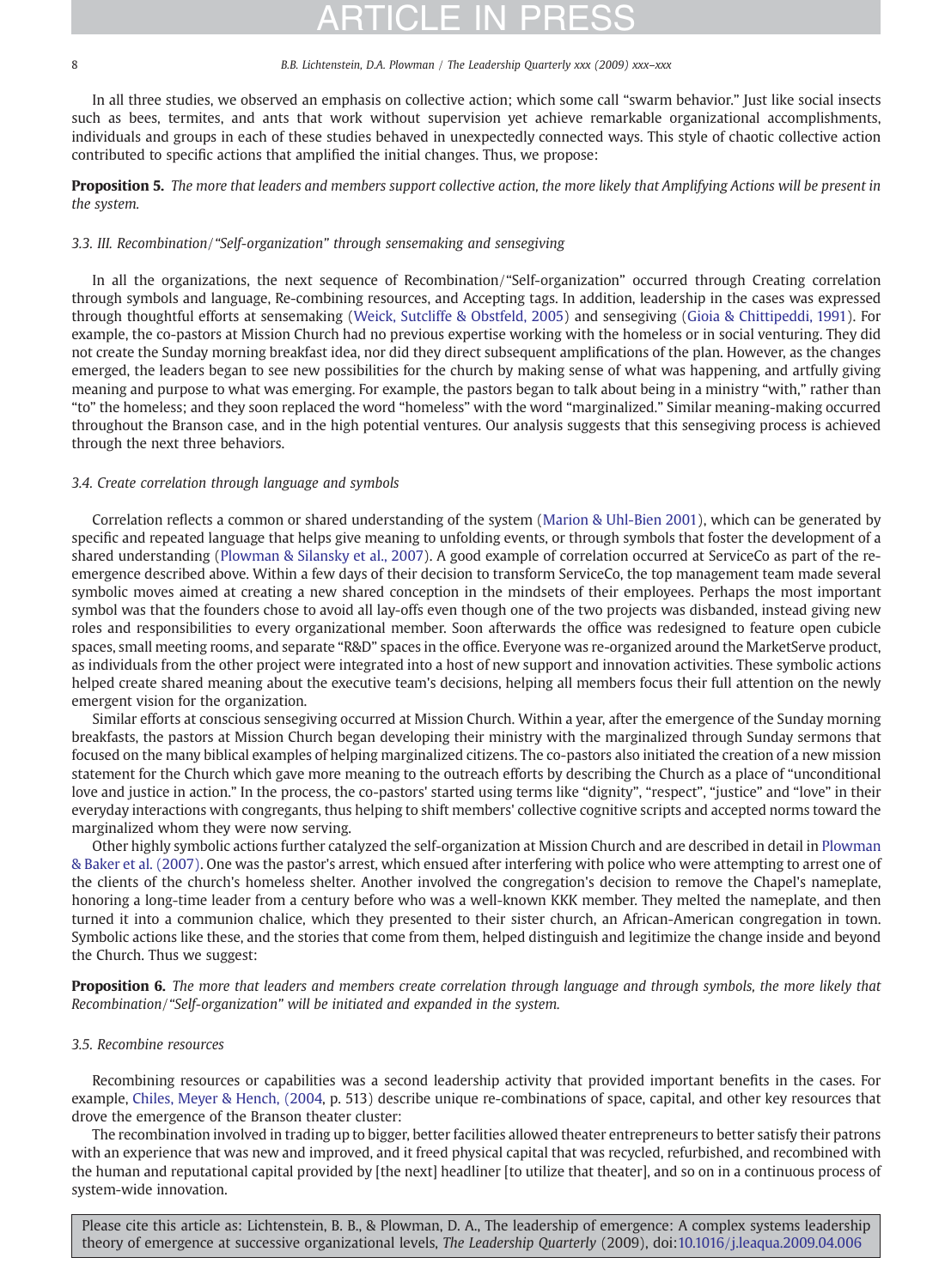### F IN

#### B.B. Lichtenstein, D.A. Plowman / The Leadership Quarterly xxx (2009) xxx-xxx

Moreover, they found that failures were also opportunities for recombination. [Chiles et al. \(2004: 514](#page-13-0)) quote one pioneer: "We built the theater so that if it didn't work, we could put in boat storage for the lakes. That's why we built it with no slope, with a flat floor." Like organizations designed to reconfigure themselves ([Garud Kumaraswamy & Sambamurthy 2006\)](#page-13-0), self-organization was embedded into the mental models of Branson entrepreneurs, who incorporated possible reconfigurations into their initial designs. Another example occurred at Mission Church: When Café Corazon became too large for the existing building to handle, organizers requested to use the closed and dilapidated wing of the church. This reorganization allowed the Church to enlarge the ministry from a Sunday morning ministry to a homeless shelter that was open every day with space for more clinics, a large area for clothes give-aways, and the incorporation of showers and other facilities for the marginalized neighbors. Thus,

Proposition 7. The more that leaders and members recombine resources, the more likely that Self-organization will be supported throughout the system.

#### 3.6. Leaders are role models who accept "tags"

[Marion & Uhl-Bien \(2001\)](#page-13-0) argued that leaders who enable emergence do so by becoming catalysts for actions, and by assuming the role of "tags" ([Holland, 1995\)](#page-13-0). A tag is an identifier for a valued set of behaviors; as such a tag directs attention to things that are important, giving meaning to actions that might otherwise go unnoticed. A change agent becomes a tag when other people see that individual as symbolizing a message that is trying to be communicated through the system. For example, the co-leaders at Mission Church, who did not initiate the small change that led to radical change, became "tags" when they focused the attention of the church community around the issues of homelessness. Later, one of the pastors decided to pursue these efforts more directly, and according to local accounts he eventually became recognized as the community's spokesman for the city's marginalized citizens. His willingness to be "tagged" as a role model in this effort helped give energy and direction to the recombination, supporting in the emergence of the project as the new core of the Church.

Such behaviors also occurred in the other studies. For example, Roy Clark and later Andy Williams made efforts to model behavior and use their high status in ways that would benefit the entire region. In particular, [Chiles et al. \(2004, p. 511](#page-13-0)) suggest that Clark hand picked individuals he thought would benefit from and be a benefit to the region:

"By booking stars for limited engagements and continually rotating them, Clark's theater…introduced them to Branson's possibilities, encouraging many to set up local theaters" — a driver of the "Country Music Explosion."

Based on these examples and others we suggest:

**Proposition 8.** When one or a few individuals accept the role of "tag" as a symbol for an emergence process, there is a higher likelihood that Recombination/"Self-organization" will be increased in the system.

#### 3.7. IV. Stabilizing feedback

The final contextual condition enabled by the leaders in these three studies is what we call "stabilizing feedback." We identified one behavior common to these studies that enabled this condition: Integrate local constraints.

#### 3.7.1. Integrate local constraints

[Chiles, Meyer & Hench \(2004\)](#page-13-0) identified an action that limited growth in exchange for creating a highly cohesive set of organizations. Specifically, they describe an influence behavior called: "Bransonizing," in which "locals counseled newcomers on the importance of fully reflecting local cultural values in their performances and maintaining the cultural consistency that had become central to Branson's national image" (2004, p. 512). That is, a new theater could be accepted in Branson only if it carefully honored the local culture by enacting the widely shared values of "wholesome community with traditional moral fiber and friendliness." In this way all theaters were constrained yet enabled by being more fully integrated into the local fabric of culture and beliefs that have led to Branson's success.

In the case of Mission Church the leaders encouraged self-organization while at the same time they had to apply constraints to its rapid growth. For example, [Plowman & Baker et al. \(2007\)](#page-14-0) report that just after the church opened a daytime shelter for the marginalized, local businesses complained about "homeless people" standing in line in the morning at the same time that nearby hotel and bank employees were arriving at work. In response to their complaints, the pastors adjusted the hours of the shelter to minimize this conflict. On the other hand, when some congregational members wanted to push the ministry towards full-scale social services, the pastors limited the growth of services into areas that they considered appropriate "ministry," thus distinguishing Mission Church from government agencies that served the poor. Overall, our analysis of these three studies suggests:

Proposition 9. The more that leaders and members integrate local constraints, the more likely that newly emergent order will be stabilized in the system.

#### 3.8. IV. The four conditions lead to newly emergent order

As we've suggested throughout and as argued by the authors of the studies we examined, these four conditions appear to be necessary to the emergence of new order. (Whether or not these four are sufficient as well as necessary is beyond the scope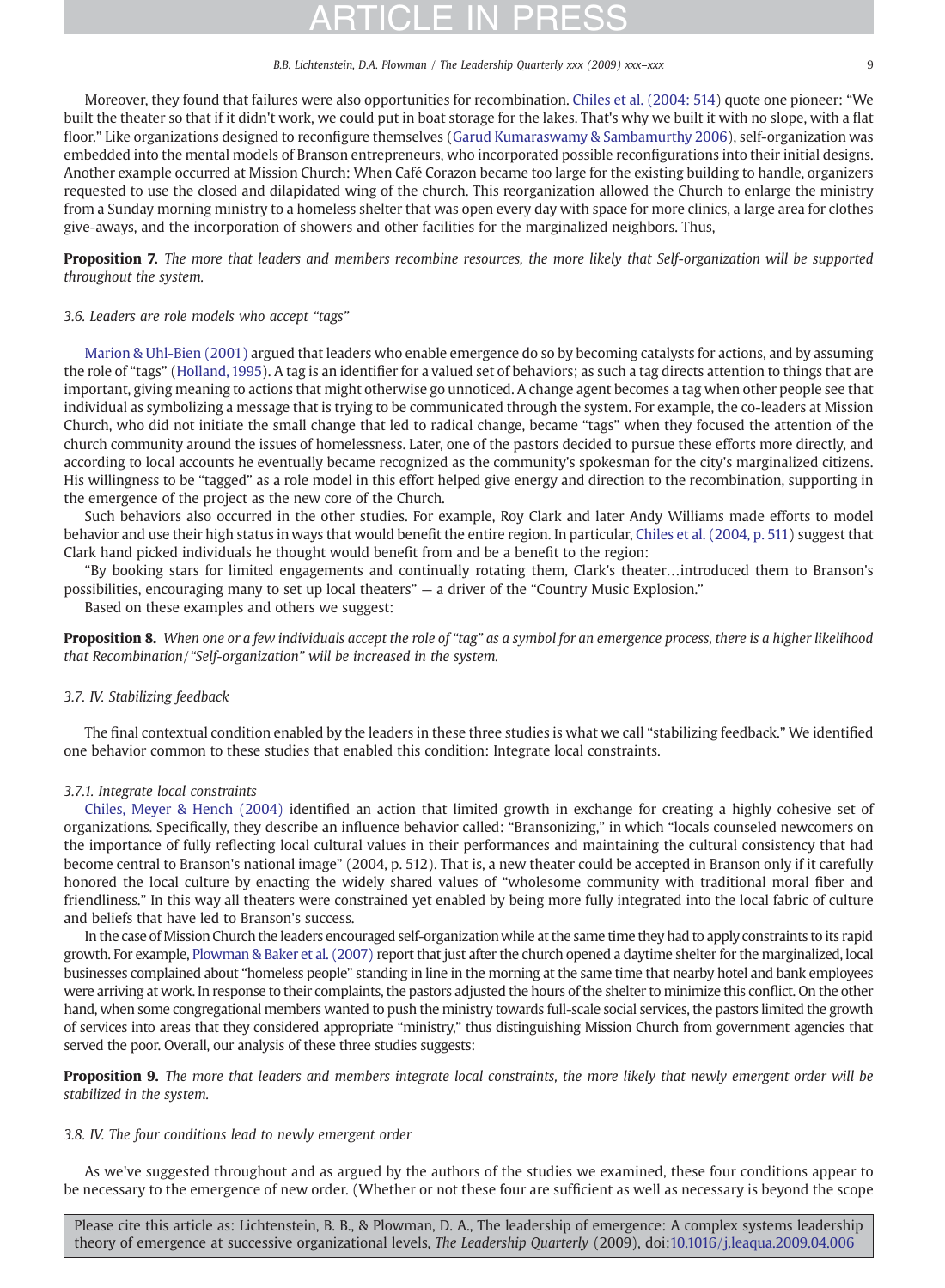#### 10 B.B. Lichtenstein, D.A. Plowman / The Leadership Quarterly xxx (2009) xxx–xxx

of any study to date). [Lichtenstein & Jones \(2004\)](#page-13-0) suggested that each condition is better seen as a sequence of changes, each sequence involving a series of processes and mechanisms. Further work may illuminate how these sequences relate to each other, i.e. whether they are simultaneous, whether some precede others, etc. Even so, research in these studies and others suggests the following:

Proposition 10. The combination of the four sequences - Dis-equilibrium state, Amplifying Actions, Recombination/"Self-organization" and Stabilizing Feedback – are necessary (but not necessarily sufficient) conditions for the generation of Newly Emergent Order.

#### 4. Limitations, extensions, and implications

Complexity science provides a unique theoretical scaffold that can help scholars explore a Leadership of Emergence. By taking the four identified conditions of emergence and applying them to three actual emergence events – emergence in, emergence of, and emergence *across* organization(s) – we were able to derive a set of leadership behaviors that are likely to encourage the creation of emerging order across multiple organizational levels. In doing this we acknowledge the limitations of our approach but also extend our work to the consideration of a meso-model of leadership and the implications of such for research.

#### 4.1. Limitations

This work has numerous limitations. First, we've developed our model through a total "N" of 5 cases — Mission Church, three high-potential ventures, and Branson, MO (albeit a collective of ~100 organizations). Although we are confident of our integration, we recognize that other scholars might well disagree with our choices of which studies to examine. As much as this is a limitation, it also provides an opportunity for future collaborations that can improve our work.

A related limitation is that the behaviors we mention, although shared across the sample, were idiosyncratic to their particular organizational ecologies. Through the leadership analysis of Mission Church [\(Plowman & Silansky et al., 2007](#page-14-0)) these behaviors were first identified; we were then easily able to find examples of the behaviors across all the cases. However, a different set of cases or a different analysis might uncover variations and/or differences.

Equally, our approach is based on a particular view of complexity science, one which has not been central in the literature. For example, [Lichtenstein \(2007\)](#page-13-0) identifies 14 complexity theories that have been used to explore leadership in organizations; Prigogine's dissipative structures theory is merely one of that set. Our approach, although grounded in rich qualitative data, is nevertheless biased toward this specific viewpoint. Here again, we hope scholars will expand on this work, to apply as many complexity insights as possible to the realm of leadership in particular and organization science in general.

#### 4.2. Connections

In that spirit, we recognize the connections between our work and the work of others. One that bears attention is the link to [Heifetz'](#page-13-0) [\(1994\)](#page-13-0) important framework for "adaptive leadership," i.e. leadership that transforms rather than provides a technical fix. In his model, adaptive leadership starts by Identifying an Adaptive Challenge, which can only be achieved through: "…sustained periods of disequilibrium. …Without a general sense climate of urgency – the feeling that something must change – the society [i.e. system] may do nothing until it is too late. [The key question is] how to manage sustained periods of stress" ([Heifetz, 1994](#page-13-0): 35). In a series of compelling examples Heifetz refers to several of the leadership behaviors that reflect some of the constructs we've presented, including maintaining disequilibrium (in our model, through Embracing uncertainty, Surfacing conflict, and Amplifying actions); regulating distress (i.e. Allowing experiments), Directing attention to the issues (i.e. Encouraging rich interactions, and through Sensemaking and Sensegiving), using Authority as a "Lightening Rod" of attention (i.e. through accepting "tags"), and Giving work back to the people and Protecting the Voices of Leadership in the Community (through Supporting collective action and through Selforganization).When these behaviors are used well, "the social system may mobilize to produce a new adaptation sufficient to meet the challenge" ([Heifetz, 1994:](#page-13-0) 36), i.e. a new solution may emerge that transforms the adaptive capacity of the system.

Even though Heifetz is not the only leadership researcher we emulate, $6$  his framework reflects some key values that are embedded in the Leadership for Emergence theory. Notably, initiating emergence is hard, not only strategically but in the demands for personal and professional growth that it makes on us. In addition, the potential outcomes of emergent leadership are mostly out of our control, another challenge to anyone who considers leadership to require "being in charge." Although our paper simplifies the process to make it appear somewhat sequential and "predictable," in reality the leadership of emergence is multifaceted, iterative, and deeply connected to each members' perceptions of the situation at hand — surely a challenge. And yet, the process can produce outcomes far beyond the ideas of any one agent.

#### 4.2.1. Extension 1: the leadership of emergence as a meso-model of leadership

In one of the first major calls for this kind of research, [House, Rousseau & Thomas-Hunt \(1995](#page-13-0), p. 73) define meso theory and research as the simultaneous study of at least two levels of analysis – at least one concerning individual or group processes, and at least one other involving organizational processes – as well as bridging propositions that clearly link the two levels. Based on the eight distinct levels of analysis they present, our model begins to address this linkage. The leadership of emergence examines the

 $6$  Again, thanks goes to one of our reviewers who encouraged us to make this connection.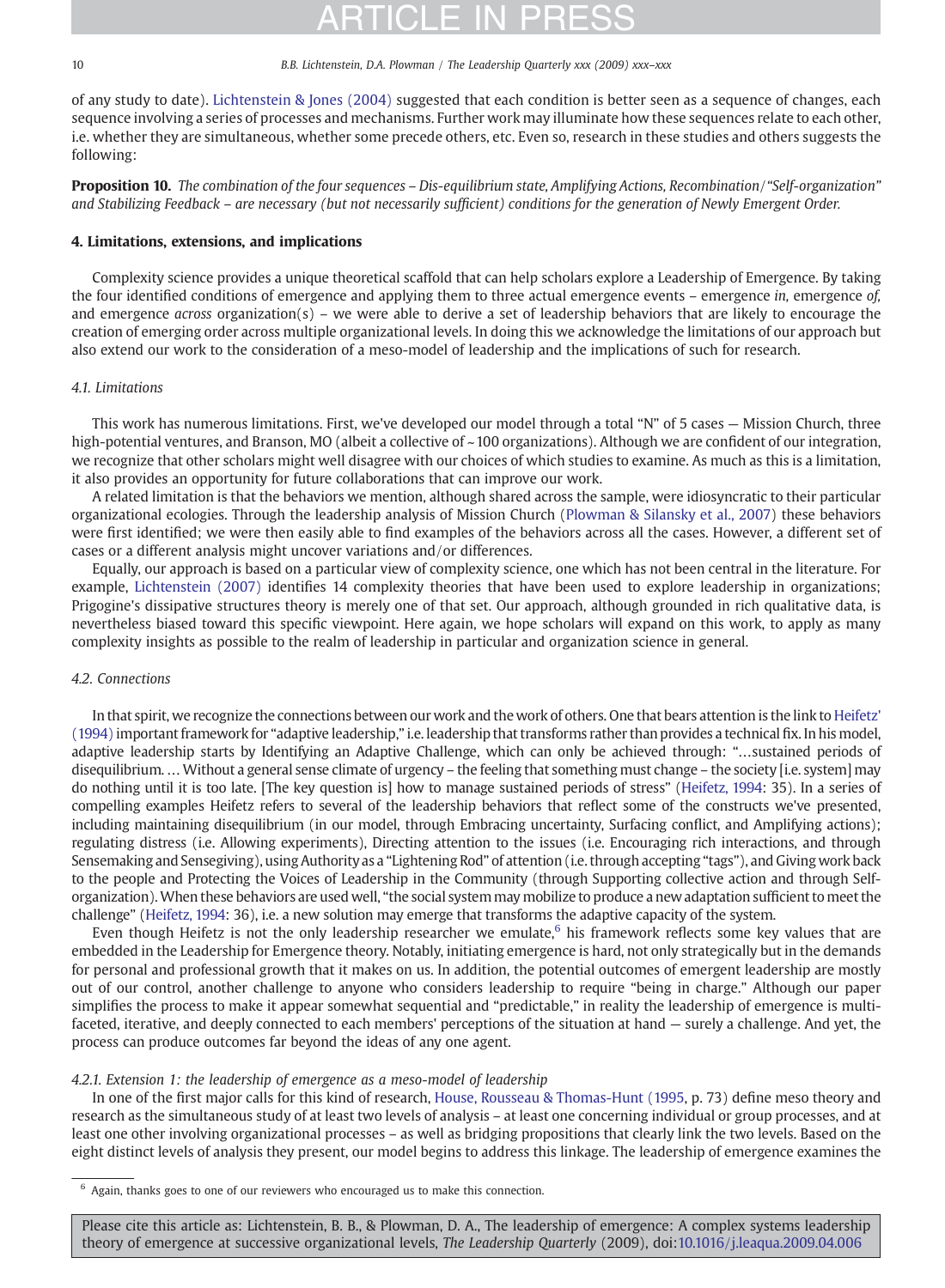### TICLE IN

#### B.B. Lichtenstein, D.A. Plowman / The Leadership Quarterly xxx (2009) xxx–xxx 11

individual and his/her dyadic (triadic, etc.) interactions, as well the actions and influences of groups on organization-wide outcomes. In addition we have outlined some possible bridging propositions which link these levels, i.e. the four conditions which, in combination, can lead to emergence.

In the process, our study has identified two "generic meso processes" described by [Osborn Hunt and Jaush \(2002\):](#page-13-0) Isomorphisms and Discontinuities between levels in the cases. One example of an Isomorphism regards the Dis-equilibrium state: in each case the intensity of this sequence had far-reaching effects across multiple levels of the organizational ecology, affecting the decisions and behaviors of individuals, work groups, organizations, and/or collaborative partners. In a similar way, amplification effects appeared at several levels within the organizations. Overall we believe the four conditions reflect a general Isomorphism that links the different levels we've analyzed, especially through sensemaking and ambiguity.

Discontinuities are also evident, for example in the ways that the breakfast idea enacted by an informal group ran counter to the original identity of the church and its members. Another example from [Lichtenstein's \(2000\)](#page-13-0) study is the way in which single decisions made by one organizational member (not necessarily the entrepreneur) caused dramatic and unpredictable outcomes which got played out over time in the fast-growing companies. More could be done to explore the Isomorphisms and Discontinuities in the leadership of emergence.

Secondly, we also agree with [Osborn & Hunt \(2007\)](#page-13-0) and [Osborn et al. \(2002\)](#page-13-0) that by identifying the organization's particular context more can be done to link that context to leader behavior. In our cases we've suggested that these organizations are operating in "Context 4: Edge-of-Chaos" mode, in which "organizations confront dynamism, non-linearity, and unpredictability… thus promot[ing] novel behavior for the entire system that also influences the environment of the system" [\(Osborn et al., 2002,](#page-13-0) [p. 822](#page-13-0)). Although this was evident in our cases, we also recognize that much more needs to be done to identify the specific ways that context would influence the presence, sequence, and timing of these four conditions.

The leadership of emergence offers a dynamic version of meso-level modeling ([Hunt, 1991](#page-13-0)). In particular, data from our cases show that the links between individual behavior and an organization's context (the four conditions) are interdependent and reciprocal: Increases in any of the behaviors would be reflected in changes to one or more of the conditions; in turn, changes in conditions would feedback to increase or decrease those behaviors. Further, we suggest that this link is non-linear: threshold effects seem to influence the timing of emergence, as exemplified by the cycles of emergence in Branson, MO [\(Chiles et al., 2004\)](#page-13-0) and in each of the high-potential ventures studied by [Lichtenstein \(2000\)](#page-13-0). By tracking this non-linear and reciprocal connection between behaviors/actions  $\leftarrow$   $\rightarrow$  context, and context  $\leftarrow$   $\rightarrow$  newly emergent order, a much deeper understanding can be gained through a meso-model of leadership.

#### 4.2.2. Extension 2: a complexity-inspired design for a meso-level research study

Knowing the importance of meso-models, do we as academics actually achieve them? Unfortunately, it appears that we do not: research shows that far less than 20% of published papers in management [\(House, Rousseau, & Hunt, 1995\)](#page-13-0) and in leadership [\(Porter & McLaughlin, 2006\)](#page-14-0) are multi-leveled. Why? Because, as we all learned in graduate school, longitudinal, quasiexperimental, multi-level field research is dauntingly expensive and risky, requiring hundreds of hours of effort with uncertain results that are not well supported within universities. Moreover, given the "scientific" norms of predictability (read, multiple regressions on cross-sectional data), such open-ended qualitative studies are often harder to publish, as many of us have learned.

On the other hand, good design is at the heart of good science [\(Edmondson & McManus, 2007\)](#page-13-0). Thus, we draw upon complexity science to suggest an "ideal study" for meso-modeling in management, and specifically for examining the leadership of emergence process.

- (A) Propose the Research Question. [Edmondson & McManus' \(2007\)](#page-13-0) article provides useful insights that are especially important in qualitative and/or longitudinal studies. Given our goals and current research, some questions we might explore include the following: Is there an order or pattern to the progress of the four sequences, and how is this order important? When managers seek to consciously enact an approach such as ours, how are behaviors, conditions and outcomes linked?
- (B) Identify the organizational partners. An "ideal" study would choose one (or two) domains and then perform a theoretical sampling ([Eisenhardt, 1989](#page-13-0)) to find six to eight ventures interested in participating in the study. This case study design is appropriate given the nature of our research questions ([Yin, 2003](#page-14-0)). They would need to be in an "Edge-of-Chaos" context [\(Osborn et al., 2002\)](#page-13-0), and the partner organization's members should be willing to learn about their internal dynamics of growth and change. Ventures would ideally be less than 30 core members; data collection would follow the methods of the MIRP study by Van de Ven and his colleagues, as well as [Lichtenstein's \(2000\)](#page-13-0) "brief question" method.<sup>7</sup>Pursuing this further, [Rousseau & Fried \(2001,](#page-14-0) p. 9) made three specific suggestions for developing "Tier 2" studies of organizational context: "Examine configurations or bundles of practices," "Focus upon events," and "Directly assess contextual effects."
- (C) Examine configurations Operationalize the venture's "Dynamic State." Following suggestions for a Dynamic States model of organizational change ([Levie & Lichtenstein, 2007](#page-13-0)), we would begin by identifying and creating baseline measures on the current "Dynamic State" of the organization. The dimensions for such an assessment have been well considered by

<sup>7</sup> Some percent of these individuals and other key stakeholders (40%-50%) would agree to a periodic "brief interview" [\(Lichtenstein, 1998\)](#page-13-0) of 10–15 min every 2–4 weeks, depending on the pace of change. (At times, well-known informants provided telephone interviews, occasionally minimizing the impact of my presence in these fast-growth companies). In the ideal, during the day that researchers are on site (e.g. bi-weekly, or monthly), they would also collect easily retrievable quantitative measures and assessments.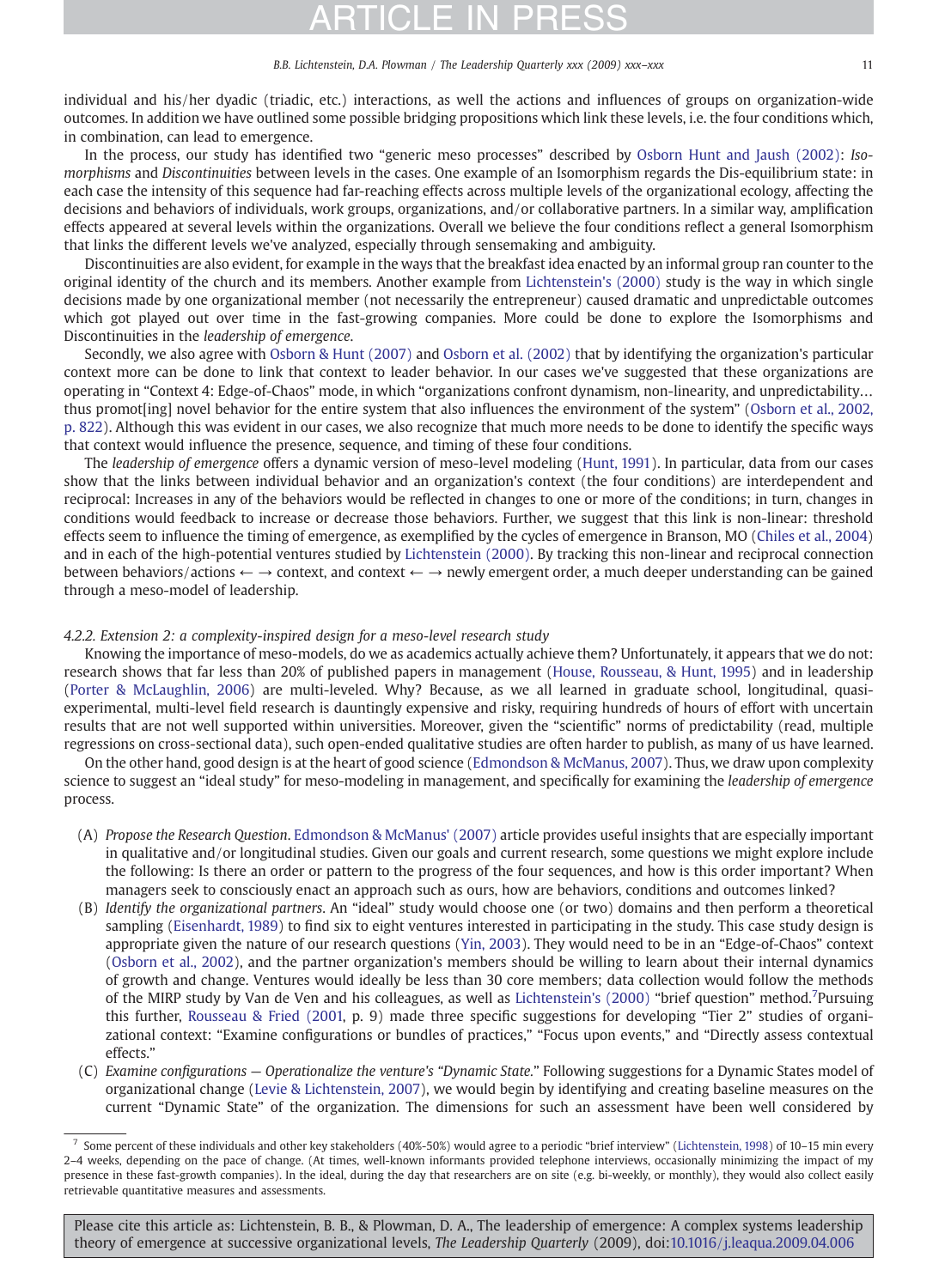### $ICI$   $\vdash$   $I$ N

12 B.B. Lichtenstein, D.A. Plowman / The Leadership Quarterly xxx (2009) xxx–xxx

[Porter & McLaughlin \(2006, p. 563](#page-14-0)), whose model of organizational context includes these elements from which we would choose:

- (1) Structure, many dimensions of which have been measured through established scales,
- (2) Processes, including core technology/task, and the primary "dominant logic" for the venture [\(Bettis & Prahalad, 1995;](#page-13-0) [Dubinskas, 1994\)](#page-13-0), including key elements of its business model (Afuah, [2004\)](#page-13-0) and value chain ([Senge, Smith, Kruschwitz,](#page-14-0) [Laur, & Schley, 2008\).](#page-14-0)
- (3) Culture/climate, again using one or two empirically established survey measures.
- (4) People/composition: Through individual-level constructs/variables in the initial "baseline" data collection process, and
- (5) Overall Assessment Performance. In addition to a summary/aggregate measure, it is important to identify some agreedupon measures of performance. These should be measured regularly, perhaps on a monthly basis, using triple-bottom line techniques. In addition to the measures suggested (by a range of stakeholders), we would include a measure of "capacity" reflecting the amount of "leverage" each unique agent (individuals, units) may have in achieving their shared goals.
- (D) Focus on Events, and Directly assess context, through the periodic data collection "panels" (e.g. monthly) of interviews/visits on site:
- (6) Look for and Operationalize the Four Conditions for Emergence. Over time the research team would be able to inductively develop (retrospectively?) and collect data corresponding to each of the four sequences of emergence, by (I) identifying drivers of the Dis-equilibrium state, (II) looking for Amplifying Actions, (III) capturing Recombination/"Self-organization," and (IV) evidence of stabilizing feedback.
- (7) Look for Changes in State. By keeping track of the dynamic state over time, researchers should be able to identify significant shifts in that dynamic state. Based on previous research, the likelihood is that these shifts in structure, process, and tasks will correspond to a key decision point or a shared agreement that something new came-into-being in the organization. Again, unique methods have been developed which are ideal for this kind of analysis (Lichtenstein et al., [2006\)](#page-13-0).
- (8) Behaviors for the leadership of emergence. In our data collection and analysis we can explore some specific research questions including, who actually enacts these behaviors? What do they look like? Are some more effective than others?

#### 4.3. Implications for leadership and for complexity science

An additional question that could be examined is the "bottom–up" versus "top–down" issue of leadership: To what degree does it matter if the emergent entity is started from the "bottom–up" as in the Mission Church study, versus being initiated by an entrepreneur/founding CEO who is aiming to build a successful venture. Notice in this formulation we do not place a value on whether the emergence process is initiated top–down or bottom–up, an issue that [McKelvey and Lichtenstein \(2007\)](#page-13-0) resolved by showing that according to 300+ complexity-based computational studies, maximally only four levels (degrees) of internal structuring can ever be developed solely from the bottom–up. Top managers help in the emergence of new ideas, projects, and ventures — we simply do not yet know the right role and degree of influence that formal leaders do and perhaps should have in enacting a leadership of emergence.

A second implication of our analysis will be especially intriguing for complexity scientists. For many years complexity scholars have brought insights from the natural and artificial sciences to the field of management. In this study, however, we would argue that complexity science can gain useful insights from the organization sciences. Specifically, according to Prigogine's original experiments in far-from-equilibrium thermodynamics ([Nicolis & Prigogine, 1989; Prigogine, 1955\)](#page-13-0), there are actually only three conditions of emergence, not four. These three are (1) far-from-equilibrium conditions, (2) perturbations/fluctuations that get amplified near a threshold, and (3) the self-organization of structure that is composed of existing system elements. The fourth component – stabilization and negative feedback – is a management concept from sociology, which [Sastry \(1997\)](#page-14-0) demonstrated to be a critical element in sustaining successful transformations. As noted above, [Lichtenstein \(2000\)](#page-13-0) did not include this concept, focusing only on outcomes of emergence; this is due to his reliance on the original thermodynamic model of emergence. However, given the importance of stability and sustainability in all of these studies, we would suggest that a similar construct would be found in other dissipative structures, including those from the natural world. This fourth condition may involve the overall sustainability of the global system, i.e. how the influx of initial energy into the system is maintained over time — an issue that is only now being explored (e.g. [Epstein, 2008; Senge et al., 2008](#page-13-0)). Integrating this fourth condition of stabilization after emergence should improve the relevance of these complexity models for managers.

### 5. Conclusion

In this paper we analyzed three empirical studies by complexity scholars to deepen our understanding of organizational transformation and the role of leadership in that process. In addition, we have also benefited from – and hopefully contributed to – the growing conversation about meso-models of leadership. The idea that emergence can lead systems and that leaders can foster emergence, we realize, is outside the confines of most conversations about leadership. However, if we are going to take seriously the call for leadership models that account for behavior and context at multiple levels at the same time, we believe the concept of emergence can contribute to that conversation. Finally, we are pleased to be participating in this special issue, given our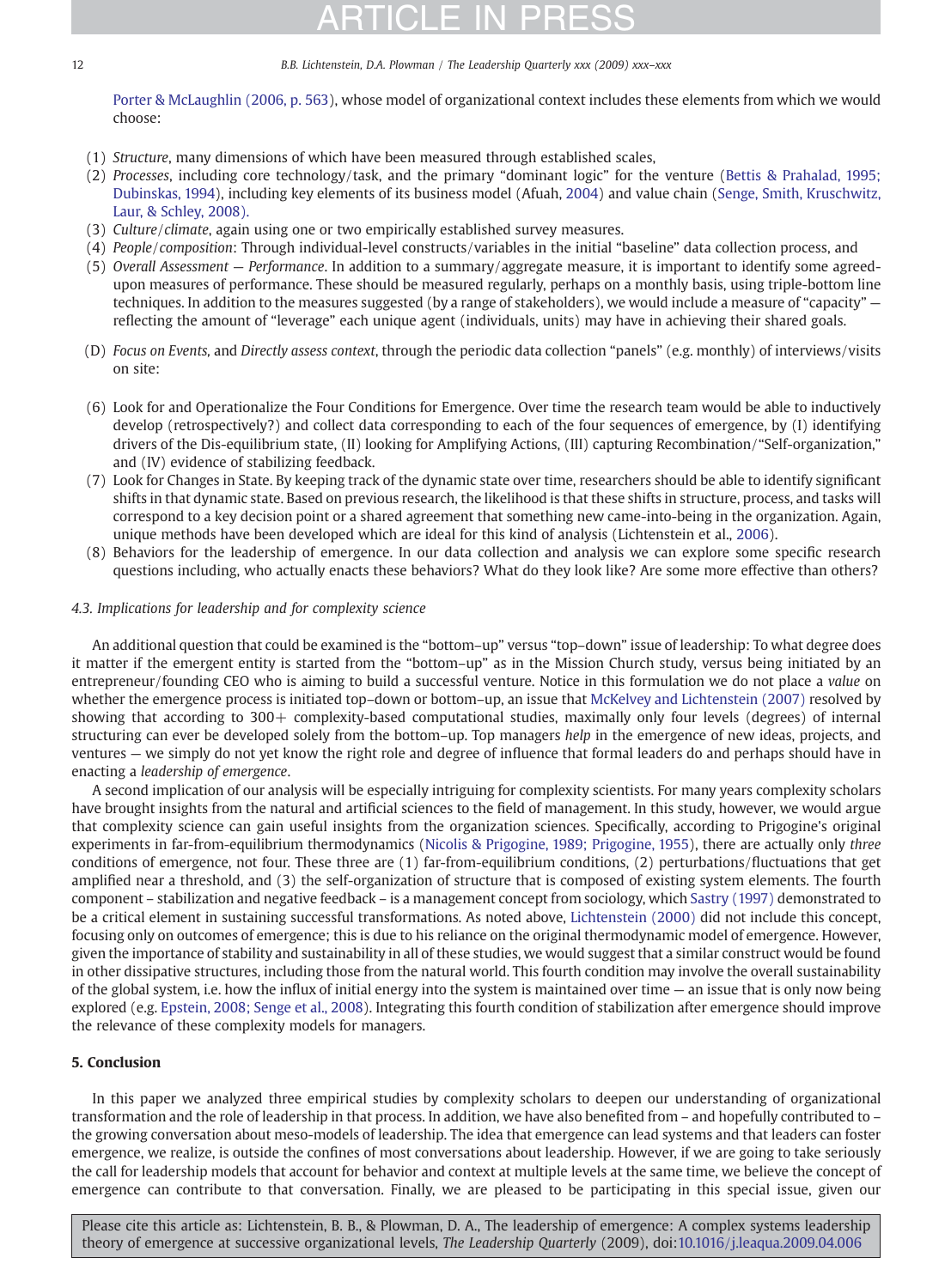## RTICLE IN PR

#### B.B. Lichtenstein, D.A. Plowman / The Leadership Quarterly xxx (2009) xxx–xxx 13

<span id="page-13-0"></span>appreciation for its honoree, Jerry Hunt. Jerry was one of the most active participants in the two conferences on Complexity and Leadership that were organized by Mary Uhl-Bein, Russ Marion, and the Center for Creative Leadership, among others. Dr. Hunt's efforts in expanding our view of leadership have been a huge catalyst to the work that many are now pursuing. Our hope is that this paper continues to build on Jerry's work, and contributes to a viable meso-model of leadership and management.

#### References

- Afuah, A. (2004). Business models: A strategic management approach. Boston, MA: McGraw Hill Irwin.
- Ancona, D., & Bresman, H. (2007). X-Teams: How to build teams that lead, innovate, and succeed. Cambridge, MA: Harvard University Press.
- Anderson, P. (1999). Complexity theory and organization science. Organization Science, 10, 216−232.
- Arthur, W. B. (1990). Positive feedback in the economy. Scientific American, 262, 92−99.
- Bénard, H. (1901). Les tourbillons cellulaires dans une nappe liquide transportant de la chaleur par convection en régime permanent. Annales de Chimie et de Physique, 23, 62−114.
- Bettis, R., & Prahalad, C. K. (1995). The dominant logic: Retrospective and extension. Strategic Management Journal, 16, 5−14.
- Bradbury, H., & Lichtenstein, B. (2000). Relationality in organizational research: Exploring the "space between. Organization Science, 11, 551−564.
- Bradbury, H., Lichtenstein, B., Carroll, J., & Senge, P. (2008). Relational space: Key to collaborating for sustainability. Working paper in Review at Management Learning.
- Bygrave, B. (1989). The entrepreneurship paradigm (II): Chaos and catastrophes among quantum jumps. Entrepreneurship Theory and Practice, 14, 7−30. Chiles, T., Meyer, A., & Hench, T. (2004). Organizational emergence: The origin and transformation of Branson, Missouri's musical theaters. Organization Science, 15,
- 499−519.
- Dooley, K. (1997). A complex adaptive systems model of organization change. Nonlinear Dynamics, Psychology, and the Life Sciences, 1, 69−97.
- Dubinskas, F. (1994). On the edge of chaos: A metaphor for transformative change. Journal of Management Inquiry, 3, 355−366.
- Edmondson, A. (1999). Psychological safety and learning behavior in work teams. Administrative Science Quarterly, 44, 350−383.
- Edmondson, A., & McManus, S. (2007). Methodological fit in management field research. Academy of Management Review, 32, 1155−1179.
- Eisenhardt, K. (1989). Building theories from case-study research. Academy of Management Review, 14, 532−550.
- Epstein, M. (2008). Making sustainability work. San Francisco, CA: Berrett-Koehler, Greenleaf Publishing.
- 
- Gioia, D., & Chittipeddi, K. (1991). Sensemaking and sensegiving in strategic change initiation. *Strategic Management Journal*, 12, 433—448.<br>Garud, R, Kumaraswamy, A., & Sambamurthy, V. (2006). Emergent by design: Perform 277−286.
- Goldstein, J. (1986). A far-from-equilibrium systems approach to resistance to change. Organizational Dynamics, 15(1), 5−20.
- Goldstein, J. (1994). The unshackled organization. Portland, OR: Productivity Press.
- Goldstein, J. (2007). A new model for emergence and its leadership implications. In J. Hazy, J. Goldstein, & B. Lichtenstein (Eds.), Complex Systems Leadership Theory (pp. 61−92). Boston, MA: ISCE Publishing.
- Hall, R. (1976). A system pathology of an organization: The rise and fall of the old Saturday Evening Post. Administrative Sciences Quarterly, 21, 185−211.
- Hazy, J., Goldstein, J., & Lichtenstein, B. (2007). Complex systems leadership theory. Boston, MA: ISCE Publishing.
- Heifetz, R. (1994). Leadership without easy answers. Cambridge, MA: Harvard University Press.
- Holland, J. (1975). Adaptation in natural and artificial systems. Ann Arbor, MI: University of Michigan Press.
- House, R., Rousseau, D., & Thomas-Hunt, M. (1995). The meso paradigm: A framework for the integration of micro and macro organizational behavior. Research in Organizational Behavior, 17, 71−115.
- Hunt, J. (1991). *Leadership: A new synthesis*. Newbury Park, CA: Sage Publications.
- Johns, G. (2006). The essential impact of context on organizational behavior. Academy of Management Review, 31, 386−408.
- Johnson, S. (2001). Emergence. New York: Scribner.
- Katz, J. (1993). The dynamics of organizational emergence: A contemporary group formation perspective. Entrepreneurship Theory and Practice, 17(2), 97−101. Kauffman, S. A. (1993). The origins of order: Self-organization and selection in evolution. New York: Oxford University Press.
- Kickul, J., & Neuman, G. (2000). Emergent leadership behaviors: The function of personality and cognitive ability in determining teamwork performance and KSAS. Journal of Business and Psychology, 15(1), 27−51.
- Krugman, P. (1996). The self-organizing economy. Cambridge, MA: Bradford Press.
- Leifer, R. (1989). Understanding organizational transformation using a dissipative structure model. Human Relations, 42, 899−916.
- Levie, J., & Lichtenstein, B. (2007). End of the road for life cycle theory: Toward a dynamic states model of organizational growth and change. Presented at the Academy of Management Annual Meeting; ODC Division.
- Lichtenstein, B. (1998). Self-organized change in entrepreneurial ventures: A dynamic, non-linear model. Boston College/UMI, Unpublished Doctoral Dissertation.
- Lichtenstein, B. (2000). Self-organized transitions: A pattern amid the 'chaos' of transformative change. Academy of Management Executive, 14, 128−141. Lichtenstein, B. (2007). A matrix of complexity for leadership. In J. Hazy, J. Goldstein, & B. Lichtenstein (Eds.), Complex systems leadership theory (pp. 285−304).
- Boston, MA: ISCE Press. Lichtenstein, B. & Jones, C. (2004). A self-organization theory of radical entrepreneurship. Best Papers Proceedings, National Academy of Management. OMT
- Division; CD Format. Lichtenstein, B., Dooley, K., & Lumpkin, T. (2006). Measuring emergence in the dynamics of new venture creation. Journal of Business Venturing, 21, 153−175.
- Lichtenstein, B., Bien, M., Marion, R., Seers, A., & Orton, D. (2007). Complexity leadership theory: Explaining the interactive process of leading in complex adaptive systems. Emergence: Complexity and Organization, 8(4), 2−12.
- Maguire, S., & McKelvey, B. (1999). Complexity and management: Moving from fad to firm foundations. Emergence, 2, 19−61.
- Marion, R., & Uhl-Bien, M. (2001). Leadership in complex organizations. The Leadership Quarterly, 12(4), 389−418.
- Marion, R., & Uhl-Bien, M. (2008). Complexity theory and leadership: Social dynamics in the knowledge era Charlotte, NC: Information Age Publishing.
- Maruyama, M. (1963). The second cybernetics: Deviation-amplifying, mutual causal processes. American Scientist, 51, 164−179.
- McKelvey, B. (2004). Toward a complexity science of entrepreneurship. Journal of Business Venturing, 19, 313−342.
- McKelvey, B. (2004). Toward a 0th law of thermodynamics: Order-creation complexity dynamics from physics & biology to bioeconomics. Journal of Bioeconomics, 6, 65−96.
- McKelvey, B., & Lichtenstein, B. (2007). Leadership in the four stages of emergence. In J. Hazy, J. Goldstein, & B. Lichtenstein (Eds.), Complex systems leadership theory (pp. 93−108). Boston, MA: ISCE Publishing.
- Meyer, A. D., Gaba, V., & Colwell, K. A. (2005). Organizing far from equilibrium: Nonlinear change in organizational fields. Organization Science, 16, 456−473. Nicolis, G., & Prigogine, I. (1989). Exploring complexity. San Francisco, CA: Freeman.
- Olson, E., & Eoyang, G. (2001). Facilitating organizational change. San Francisco, CA: Jossey-Bass/Pfeffer.
- Osborn, R. N., & Hunt, J. (2007). Leadership and the choice of order: Complexity and hierarchical perspectives near the edge of chaos. The Leadership Quarterly, 18, 319−340.
- Osborn, R. N., Hunt, J. G., & Jauch, L. R. (2002). Toward a contextual theory of leadership. The Leadership Quarterly, 13, 797−837.
- Pascale, R. T., Millemann, M., & Gioja, L. (2000). Surfing the edge of chaos. New York: Three Rivers Press.

Plowman, D. A., & Duchon, D. (2007). Emergent leadership: Getting beyond heroes and scapegoats. In J. Hazy, J. Goldstein, & B. Lichtenstein (Eds.), Complex systems leadership theory (pp. 109−128). Boston, MA: ISCE Publishing Company.